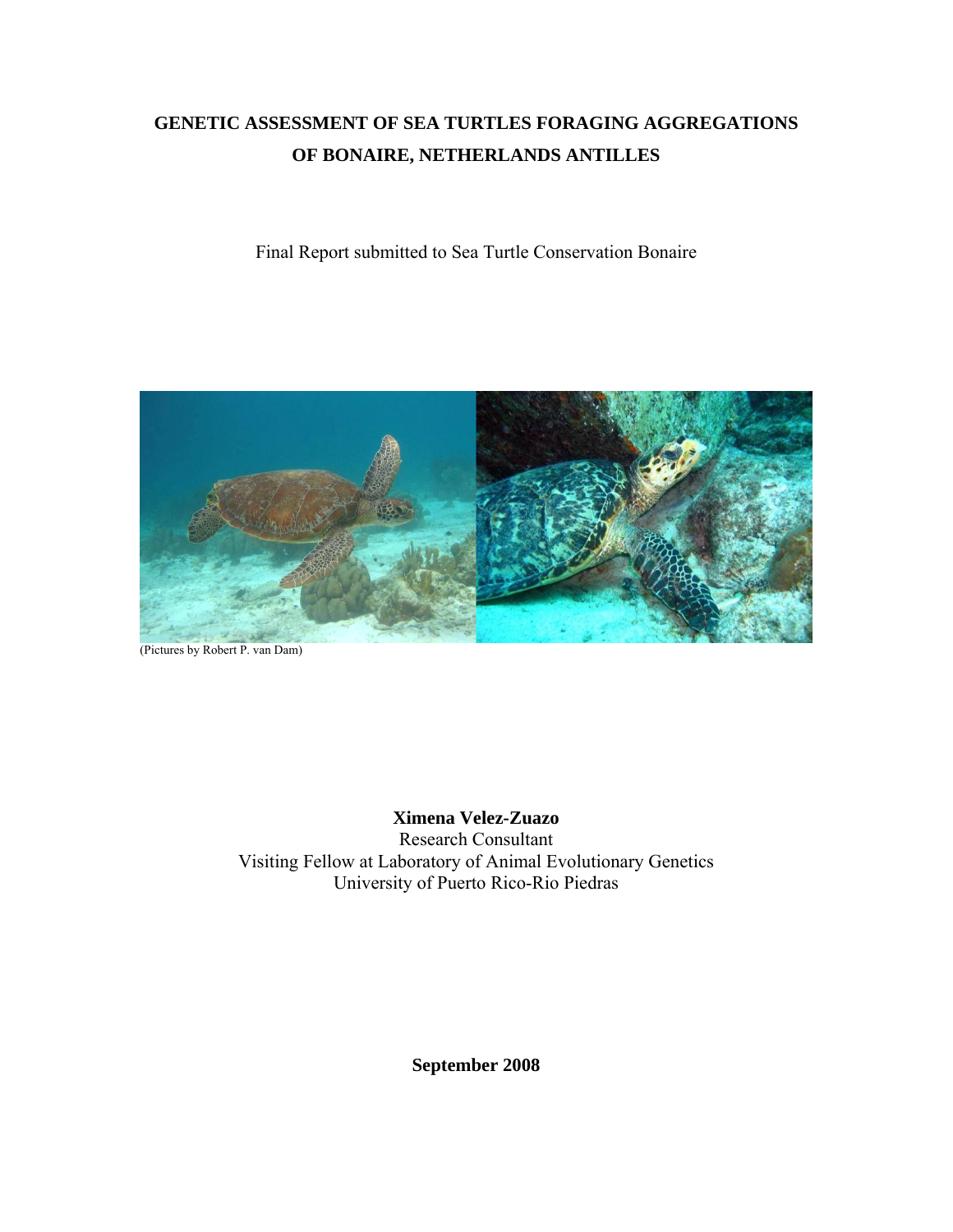#### **Abstract**

As a result of dispersal and migratory behavior, sea turtles establish a complex interconnection between their original natal rookeries and their developmental and foraging grounds. Elucidating this interconnection is of vital importance as it provides a regional perspective of conservation priorities and initiatives to recover and maintain their populations. In addition it provides important clues to gain a better understanding of the migratory behavior of sea turtles and the factors influencing their spatial and temporal distribution. In this study, we assessed the genetic variation of a section of the mtDNA control region to investigate the genetic diversity and origin of the green sea turtle and hawksbill sea turtle foraging aggregations (FAs) of Bonaire, Netherlands Antilles. Furthermore, we conducted a mixed stock analysis with a hierarchical Bayesian approach to estimate the most likely future contribution of the Bonaire FAs to adult recruitment of Caribbean and Atlantic nesting rookeries. After analyzing 169 individuals (hawksbills=75, greens=94) a relatively high genetic diversity characterizing both aggregations was observed, with the green aggregation exhibiting the highest genetic diversity so far observed for a foraging aggregation. Evidence was obtained that confirms the cosmopolite character of the FAs with individuals exclusively from Caribbean rookeries recruiting to the hawkbill foraging grounds. Interestingly, a contribution of rookeries from South Atlantic and probable from West Africa was suggested for the green turtle foraging ground. This confirms the migratory capabilities of the green sea turtles and provides the framework to further test hypotheses about the mechanism influencing such long-distance dispersal. Results from this study not only confirm the regional connectivity established between the Island of Bonaire and the rest of the Caribbean nesting rookeries but also reveals that recruitment from rookeries far as Africa exists and highlights the importance of a regional collaboration to conserve these areas as they represent the future of reproductive recruitment.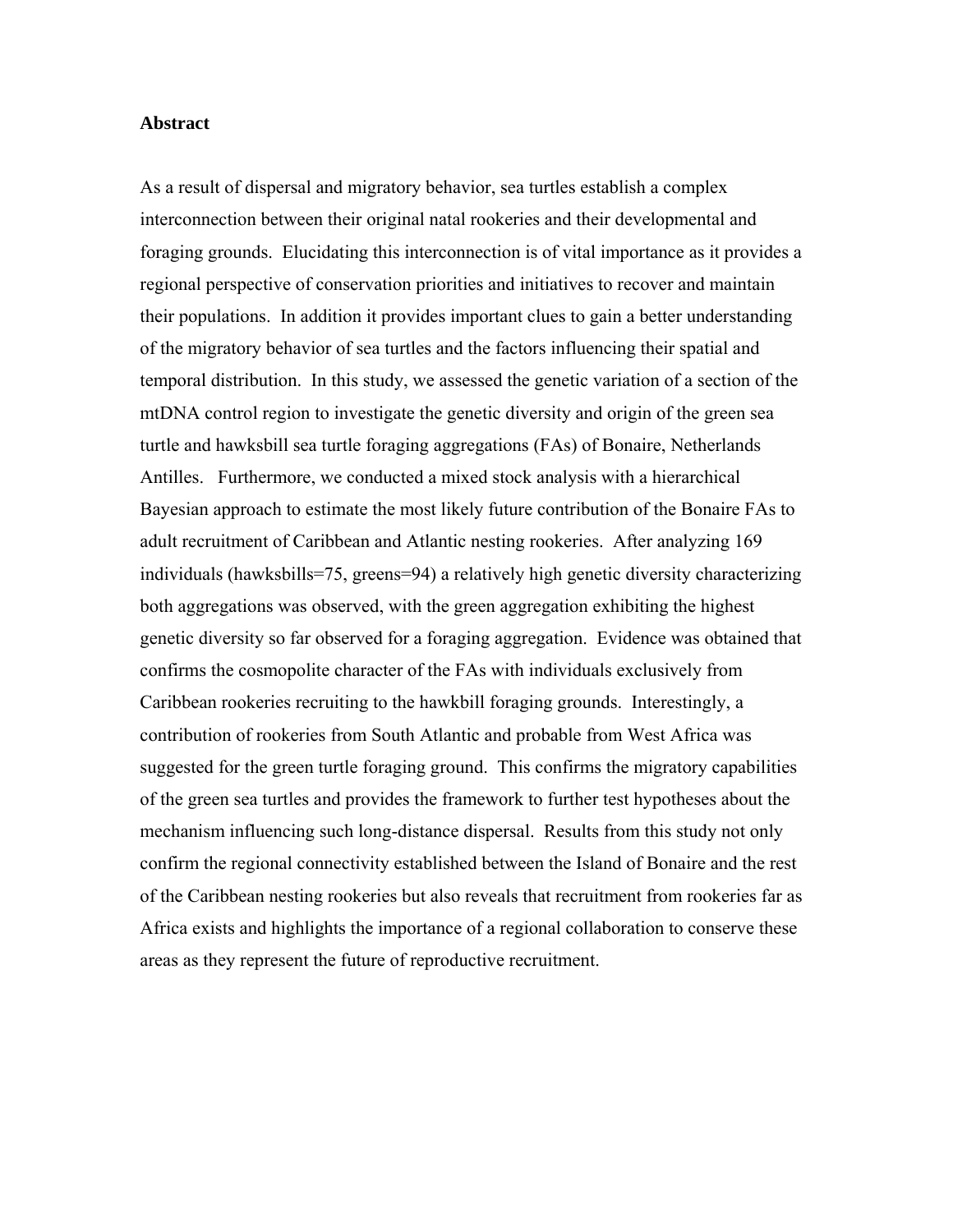### **Introduction**

As a result of complex behavior sea turtles establish multiple connections between their natal rookeries, reproductive areas and foraging grounds during their life cycle (Velez-Zuazo et al. 2008a). Right after hatching, sea turtles engage in a pelagic journey drifting with oceanic currents while associated to "living rafts" most likely composed of *Sargassum sp* (Carr and Meylan 1980). For some species like green sea turtles (*Chelonia mydas*) and hawksbill sea turtles (*Eretmochelys imbricata*) this pelagic journey ends after approximately two years when recruiting to benthic habitats for foraging and development. In these benthic areas they will establish permanently until reaching adulthood when starting regular migrations back and forward from the feeding grounds to their original natal grounds to breed and nest. In this way, sea turtles move from foraging to breeding to nesting grounds at a constant basis and during these complex dynamics of dispersal and migration the occupy both marine and terrestrial habitats and determine levels of connectivity among these grounds.

The use of molecular tools have made possible to elucidate the connections established by sea turtles during their life history and have provided relevant insights into their migratory behavior. Investigations of nucleotide variation in the mitochondrial genome supported the hypothesis that nesting grounds have a distinctive genetic signature as a result of females' philopatric behavior (Meylan et al. 1990, Bass et al. 1996). In addition, genetic analyses have provided evidence that the foraging grounds are composed by individuals from diverse origin (Lahanas et al. 1998, see review for hawksbill sea turtles in Bowen et al. 2007) and that adult males exhibit natal phylopatry when recruiting to their breeding grounds (Fitzsimmons et al. 1997, Velez-Zuazo et al. 2008). Therefore, the use of genetic analysis allows making inferences about important aspects of the biology and ecology of organisms and in this specific case about the migratory behavior of sea turtles.

While nesting females and adult breeding males exhibit natal phylopatry, the migratory behavior of young sea turtles is less understood and there is no conclusive evidence to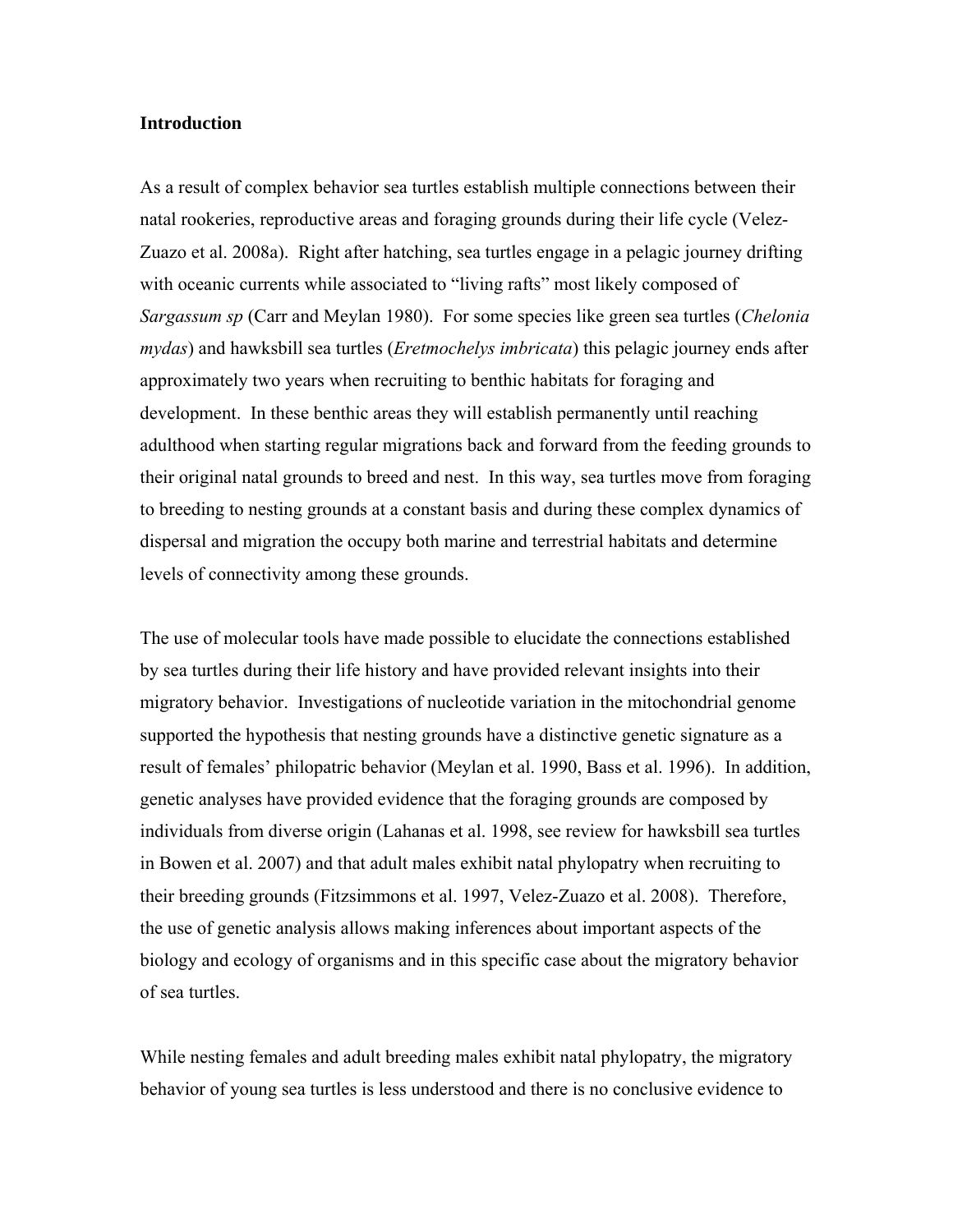explain if recruitment from pelagic habitats to benthic habitats is the result of life-history traits alone, in combination with extrinsic factors (i.e. environmental parameters), or the result of alternative mechanisms. In this light, genetic studies on foraging grounds can help to shed light about the most likely factors influencing sea turtle recruitment.

There are numerous identified foraging grounds for the green and hawksbill sea turtle in the Caribbean, however, given the abundance of sea grass and coral reef ecosystems in the Caribbean it very likely that more critical areas for sea turtle foraging and development exist. Since 2003, the Sea turtle Conservation Bonaire (STCB) has been conducting in-water surveys to identify sea turtles foraging grounds around the island of Bonaire (see Figure 1). Multiple observations of green and hawksbills sea turtle have been recorded. Their sampling efforts, however, have been focused mainly in the area of Lac Bay due to the abundance of sea turtles in that area. Lac Bay, located in the southeast of Bonaire, is composed of an inner area characterized by the presence of sea grass beds with scarce coral reef formations and an outside area composed of a barrier of coral reef. In these two areas high abundance of green and hawksbill sea turtles have been recorded. Last year only around 129 green turtles and 70 hawksbill turtles were captured in Lac Bay and this represents a slightly increment compared to previous years (STCB 2007). Given the abundance observed in this area and compared with other foraging grounds in the Caribbean, Lac Bay represents an important foraging ground for these two species of sea turtles. Furthermore, the island of Bonaire and the foraging grounds identified around it are situated in the southern most end of the Caribbean and represent a unique opportunity to investigate the recruitment patterns of pelagic sea turtles to benthic areas and discuss the importance of these foraging grounds for future adult recruitment (Velez-Zuazo et al. 2007).

In this study, I used the sequence variation of the mitochondrial DNA to investigate the genetic diversity and structure of the foraging aggregations of green and hawksbill sea turtles from Bonaire. In addition, I combined the genetic information obtained in this study with genetic diversity and structure data from nesting rookeries and foraging grounds in the Caribbean and South Atlantic to elucidate the most likely origin of the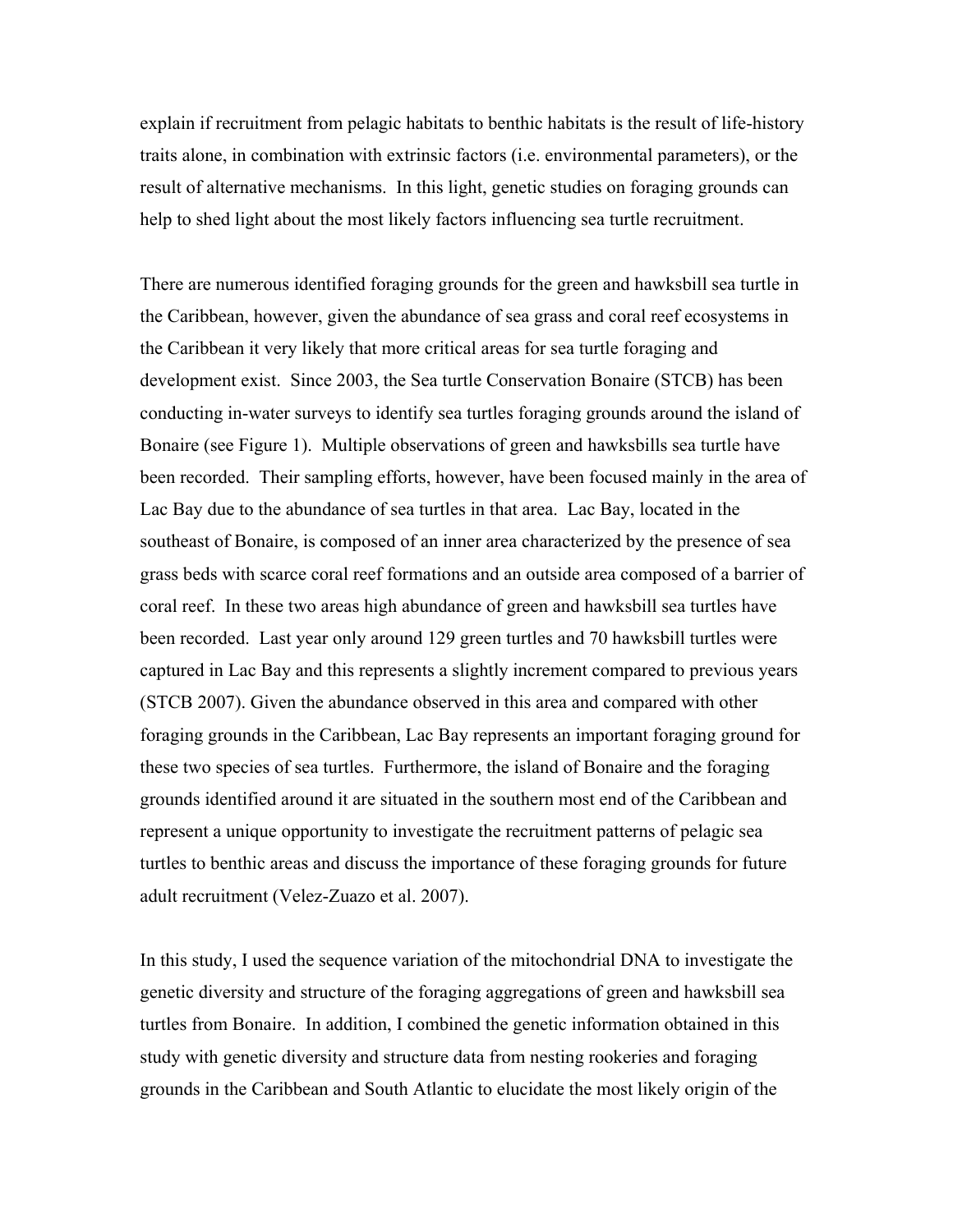green and hawksbill turtle's aggregations and to estimate the future contribution of these aggregations for future adult recruitment. The genetic information obtained in this study will help to further hypothesize about the most likely mechanisms influencing sea turtle recruitment into benthic habitats. This will provide us a better understanding of the connectivity established between rookeries and foraging grounds within the Caribbean.



Figure 1. Map of the Island of Bonaire, Netherland Antilles showing the geographic positions were foraging green sea turtles (green circles) and hawksbill sea turtles (orange triangles) have been observed and samples during in-water surveys conducted by STCB since 2003.

Sea turtle foraging grounds are not only aggregations of individuals from different natal origin but also at different developmental stages (i.e. recruit, juveniles, and adults). For these reasons, foraging grounds are priority areas for conservation since they represent the source of future adult recruitment for many reproductive aggregations and because as potential mating areas they can affect gene flow dynamics among populations and therefore influence the structure of their populations. Given this, it is priority to characterize genetically the foraging grounds to have a better understanding of the level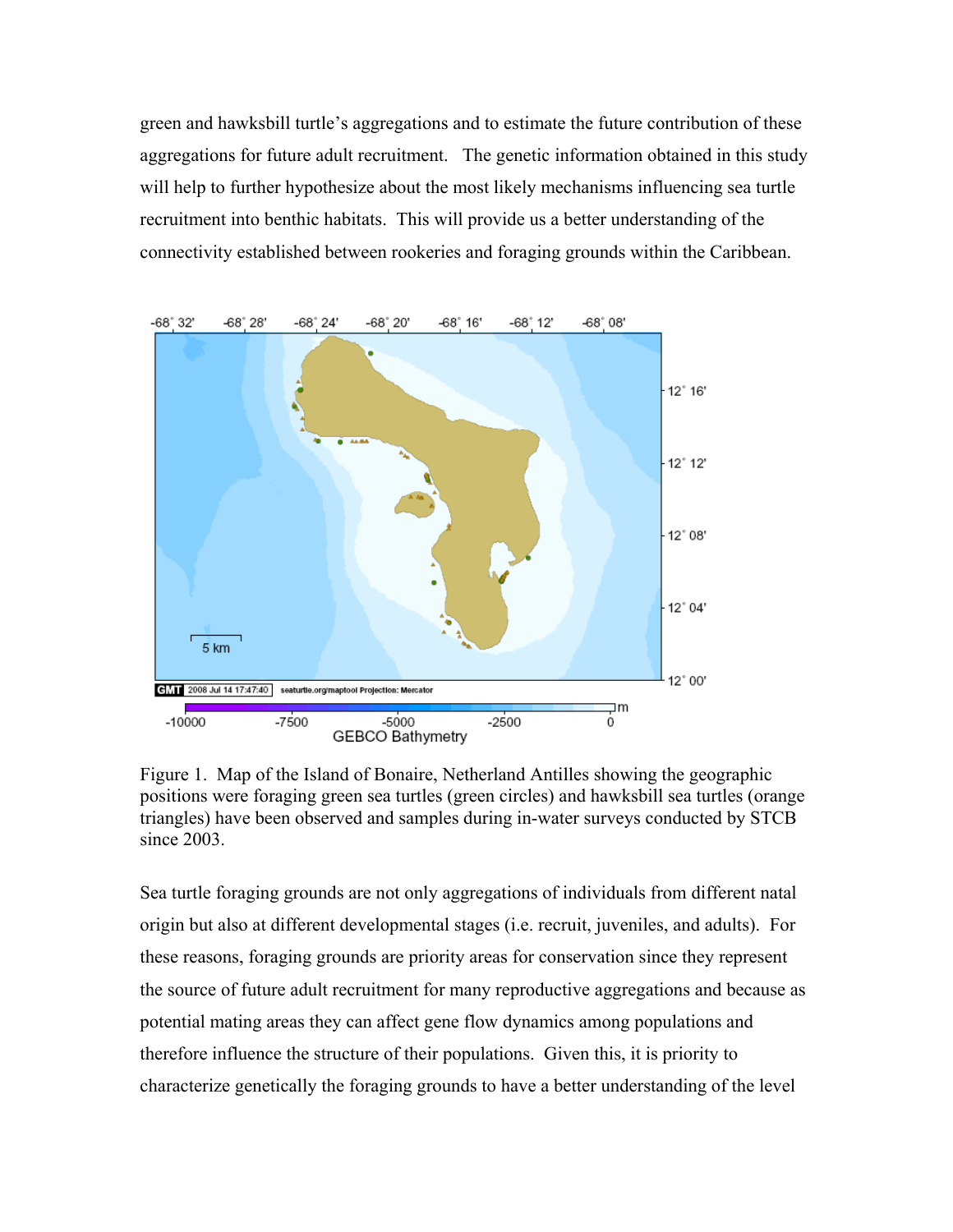of connectivity between these areas and the natal grounds to design realistic conservation programs both locally and regionally.

# **Aims of this study**

- To elucidate the rookery of origin of the mixed aggregation of juvenile hawksbill and green sea turtles using a molecular approach
- To estimate the relative contribution of the rookeries of origin to the juvenile aggregations
- To investigate the future contribution of the juvenile aggregations to the adult aggregations in the Caribbean
- To increase knowledge of the most likely migratory pathways influencing the recruitment to the feeding habitats of Bonaire
- To increase the knowledge about the sea turtles of Bonaire to improve conservation practices both locally and regionally

# **Methods**

### *Study site and sample collection*

The island of Bonaire, along with the Island of Curacao, Saba, Sint Eustatius and Sint Marteen comprises the Netherlands Antilles. In all these islands nesting or foraging aggregations of sea turtles are largely observed; however, the Island of Bonaire is the area with the highest density of sea turtles reported. Here, the Sea Turtle Conservation Bonaire (STCB) established a conservation program that aims to protect the sea turtles through the monitoring of their nesting and foraging. Foraging aggregations are monitored by conducting in-water surveys and collecting relevant biological information of each encountered individual (i.e. size, weight, and health condition) as well as environmental parameters. Detailed information about the in-water survey methodology and study area can be found in the progress reports submitted by STCB (2006, 2007).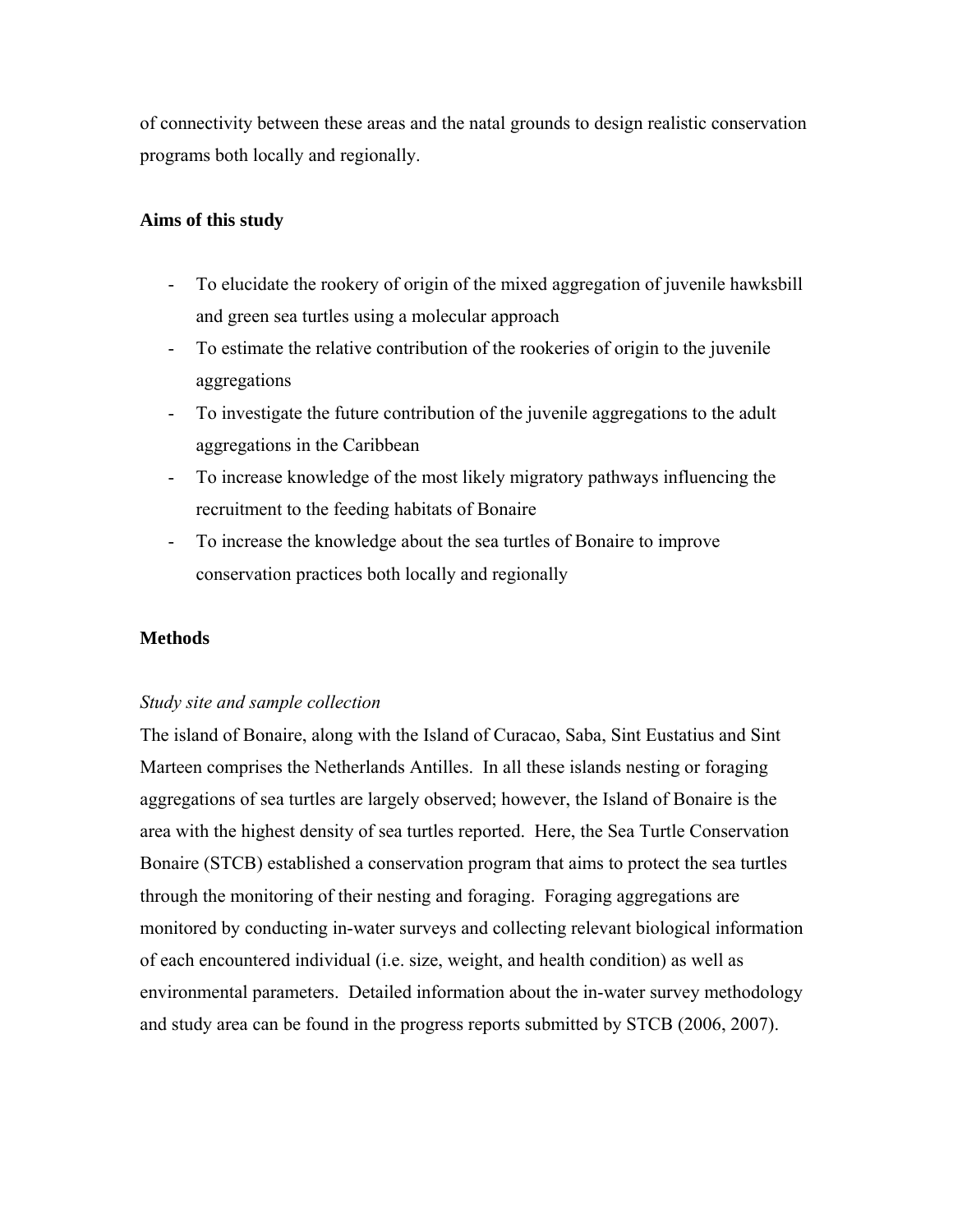During 2006 and 2007, tissue samples were collected from each sea turtle captured by hand or by entanglement. A 4mm tissue plug was obtained from the right shoulder area of each individual with a disposable biopsy punch (Acuderm®) or obtained from the front flipper during application of plastic Roto-tags. In all cases, the samples was preserved either in 95% ethanol or in salt-saturated 20%DMSO-20% EDTA and stored at room temperature.

#### *mtDNA genotyping*

Genomic DNA was isolated using a QIAGEN® DNeasy kit for blood and tissue samples following the manufacturer instructions and final elutions were made in 50µl of AE buffer. To confirm successful isolation, 1µl of the elution was run in a 0.8% agarose gel along with 2µl of gel star dye and 1µl of loading buffer 5X and the spectrophotometer NanoDrop (Thermo Fisher Scientific) was used to quantify DNA yield concentration  $(\text{ng}/\mu l)$ . Amplification by the polymerase chain reaction (PCR) was conducted using primers LTEi9 and H950 (A Abreu-Grobois et al. 2006). This primer combination targets approximately 800bp of the mtDNA control region improving sequences resolution as it covers the largest fragment so far sequenced for sea turtle genetic studies. For a 10ul PCR reaction we combined 1 µl of 10ng/µl genomic DNA, 4µl of QIAGEN Taq Master mix, 0.5µM of each primer, and ultrapure water and place the mix on a BIO-RAD thermocycler under the following cycling conditions: an initial denaturing step of 5min at 94ºC, followed by 30 cycles of 30sec at 94ºC, 30sec at 52ºC, and 1min at 72ºC. Finally, an extension step of 5min at 72ºC was added. To confirm successful amplification of target fragment, 1ul of PCR product was run by electrophoresis in 1% agarose gel. Final concentration of PCR product was estimated by running in the same gel 2ul of Low DNA Mass Ladder (Invitrogen). Amplified fragments were sequenced in both directions using the PCR primers with ABI Big-dye® terminator chemistry on an automated station ABI 3130XL sequencer (Applied Biosystems) and run on the automated sequencer station ABI 3130xl (Applied Biosystems) and the forward and reverse sequences were assembled and aligned by eye using SEQUENCHER 4.5 (Gene Codes) and later exported to MEGA version 4 to conduct molecular evolutionary analyses (Tamura, Dudley, Nei, and Kumar 2007).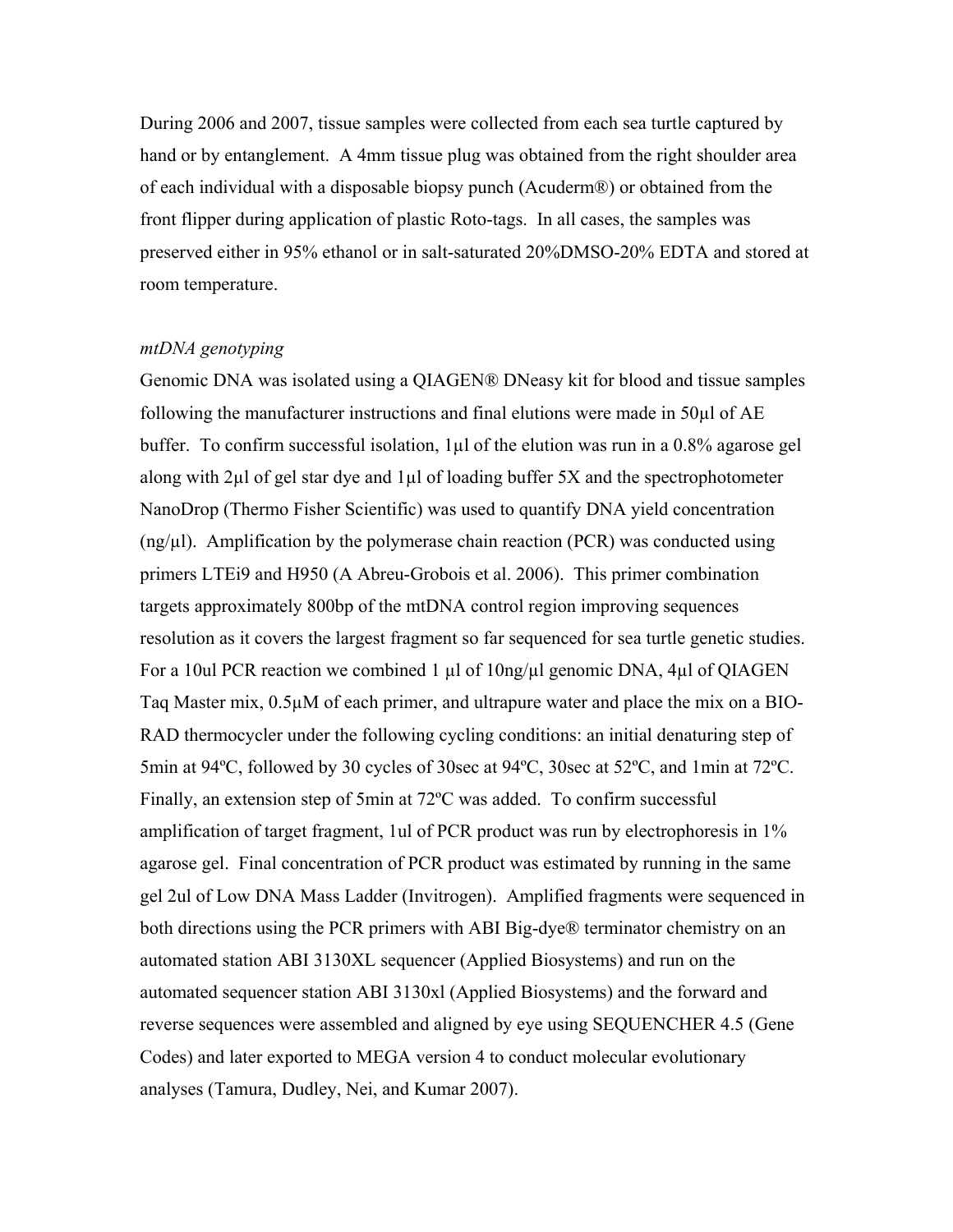## *Diversity estimates and mixed stock analyses*

To identify unique haplotypes and estimate absolute haplotype frequencies we used DNAsp (Rozas et al. 2003). Unique haplotypes of each turtle species were compared with previously identified haplotypes in other nesting and foraging aggregations using the Basic Local Alignment Search tool (BLAST) from the National Center for Biotechnology information (http://www.ncbi.nlm.nih.gov/), the Green turtle genetic database maintained by the Archie Carr Center for Sea Turtle Research (http://accstr.ufl.edu/) and the Hawksbill sea turtle genetic database maintained by Dr. Alberto Abreu (UNAM, Mexico) and named accordingly.

To conduct molecular evolutionary analyses first we estimated the most likely model of molecular evolution that better explains the pattern of sequence variation in our samples using Modeltest implemented in PAUP (Posada and Crandall 1998). To estimate the diversity of haplotypes, genetic  $(h)$  and nucleotide diversity  $(\pi)$  we used the program Arlequin version 3.1 (Excoffier et al. 2005). Arlequin was also used to identify the number and type of nucleotide substitutions on the mtDNA sequences. In addition, I was interested in testing if there were significant differences in the genetic structure and diversity of the foraging aggregations of Bonaire compared to other foraging aggregations in the Caribbean. For this purpose Arlequin was used to conduct a pairwise analysis using F-statistics to measure the genetic structure of the foraging aggregations (Wright 1969).

To estimate the most likely origin of the turtles from each foraging aggregation a mixed stock analysis (MSA) was conducted using Mixstock (Bolker et al. 2007). Mixstock is a library written in R-language and executable using the program R (www.r-project.org) that uses a hierarchical Bayesian approach to estimate, from a pool of potential origins, the most probable rookeries of origin of a given mixed aggregation (i.e. foraging centric) and to estimate their contribution. In addition, Mixstock offers the opportunity to conduct a reverse analysis ("many to many" analisis) to estimate the most likely total contribution of a given rookery to a mixed aggregation that can also be interpreted as the contribution of that mixed aggregation to the future recruitment of a given rookery (i.e.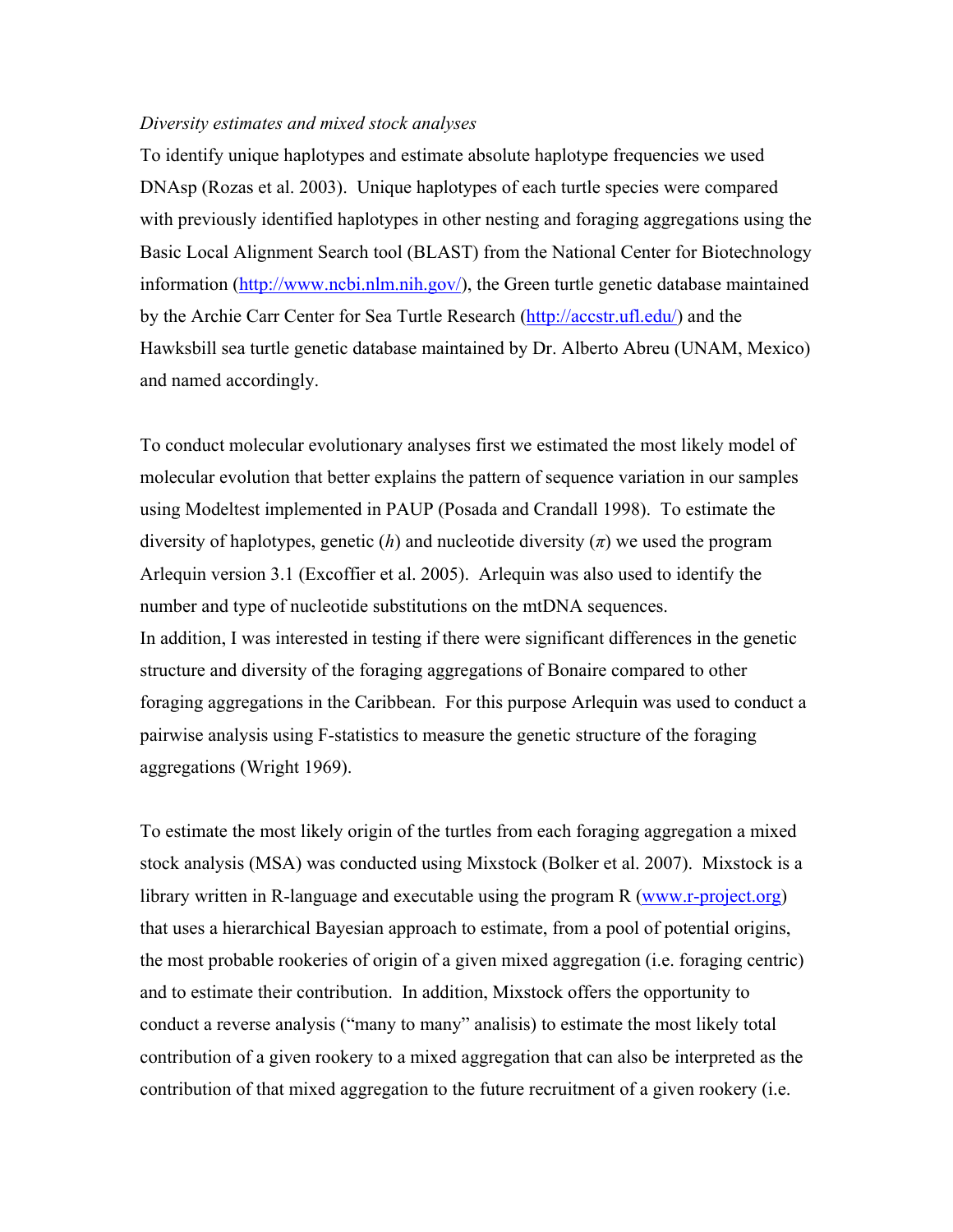rookery centric). To conduct the analyses, all the available genetic information from nesting rookeries and foraging aggregations of the green (Encalada et al. 1996, Lahanas et al. 1998, Luke et al. 2004, Bass et al. 2006, Formia et al. 2006, Naro-Maciel et al. 2007, Velez-Zuazo 2007) and hawksbill (Bass et al. 1996, Bowen et al. 1996, Diaz-Fernandez et al. 1999, Bowen et al. 2007, Velez-Zuazo et al. 2008) sea turtle was compiled and used as baseline information (see Table 1). Rookery size, in the form of number of yearly nesting females (Seminoff 2004, Mortimer and Donnelly 2007), was used to establish weighted priors and five chains were set to start the estimations with 12000 iterations for each chain. Convergence of the chains was confirmed if a value less of 1.2 was obtained after running a Gelman-Rubin diagnostic; otherwise, an increment of 5000 iterations was made every time was necessary until convergence of the chains was obtained.

**Table 1**. Genetic diversity and structure of nesting rookeries and foraging grounds of the hawksbill (A) and green sea turtle (B) in the Caribbean. Haplotype information is provided for mtDNA fragments of 380bp length for the two species data set. This information was used as baseline and input data to conduct mixed stock analysis of the foraging aggregations of Bonaire Island. Population size is represented as the average number of nests deposited yearly in every rookery

**(A)** Nesting rookeries: CUB (Cuba), MON (Mona Island, PR), USVI (Buck Island, US Virgin Islands), ATG (Antigua), BRB (Barbados), CR (Costa Rica), BLZ (Belize), MX (Mexico). Foraging grounds: BNR (Bonaire), Mon (Mona Island), US (Texas), BHM (Bahamas), CUBa (Cuba Southeast), CUBb (Southwest), CUBd (Northeast), DR (Dominican Republic), USVI (US Virgin Islands), MX (Mexico).

| Nesting rookery |            |                |             |            |            |    |            | Foraging aggregation |            |                |     |            |                |                |                |                |                |           |
|-----------------|------------|----------------|-------------|------------|------------|----|------------|----------------------|------------|----------------|-----|------------|----------------|----------------|----------------|----------------|----------------|-----------|
| HP (380bp)      | <b>CUB</b> | <b>MON</b>     | <b>USVI</b> | <b>ATG</b> | <b>BRB</b> | CR | <b>BLZ</b> | МX                   | <b>BNR</b> | Mon            | US. | <b>BHM</b> | CUBa           | <b>CUBb</b>    | <b>CUBd</b>    | <b>DR</b>      | <b>USVI</b>    | <b>MX</b> |
| Α               | 62         | 1              | 5           | 9          | 20         |    |            |                      | 51         | 38             |     | 28         | 28             | 46             | 18             | 42             | 28             |           |
| в               |            |                |             | 4          |            |    |            |                      |            | $\overline{2}$ |     | 1          |                |                |                |                | $\overline{2}$ |           |
| C               |            |                |             | 2          |            |    |            |                      |            |                |     |            |                |                |                |                |                |           |
| n               |            |                |             |            |            |    |            |                      |            |                |     |            |                |                |                |                |                |           |
| E               |            |                |             |            |            |    |            |                      |            |                |     |            |                |                |                |                |                |           |
|                 | 1          | 71             | 43          |            |            | 33 | 11         |                      | 15         | 62             | 3   | 20         | 6              | 34             | 13             | 30             | 17             | 2         |
| G               |            |                |             |            |            | 6  |            |                      |            |                |     |            |                |                |                | $\overline{2}$ |                |           |
| н               |            |                |             |            |            |    |            |                      |            |                |     |            |                |                |                |                |                |           |
|                 |            |                |             |            |            |    |            |                      |            |                |     |            |                |                |                |                |                |           |
|                 |            |                |             |            |            | 4  |            |                      |            | 3              |     |            |                |                | $\overline{2}$ |                |                |           |
| N               |            | 32             |             |            |            |    |            |                      |            | 8              |     | 2          |                | 10             | 3              |                | 6              |           |
|                 |            | 6              |             |            |            |    |            |                      |            |                |     |            |                |                |                |                |                |           |
| P               |            |                |             |            |            |    |            | 3                    |            |                |     |            |                |                |                |                |                |           |
| Q               |            | $\overline{2}$ |             |            |            |    |            | 64                   | 4          | 18             | 38  | 21         | 3              | 11             | 8              | 6              | 9              | 13        |
| B <sub>1</sub>  |            |                |             |            |            |    |            |                      |            |                |     |            |                |                |                |                |                |           |
| alpha           |            |                |             |            |            | 10 |            |                      |            | 5              |     | 1          | 2              | $\mathbf{1}$   | $\overline{2}$ | 6              | 3              |           |
| gamma           | 5          |                |             |            |            |    |            |                      |            |                |     |            |                | 5              | 5              |                |                |           |
| CU <sub>3</sub> |            |                |             |            |            | 4  |            |                      |            |                |     | 3          | $\overline{2}$ | $\overline{2}$ | $\overline{2}$ |                |                |           |
| CU4             |            |                |             |            |            |    |            |                      |            |                |     |            |                |                |                |                |                |           |
| Mx1a            |            |                |             |            |            |    |            |                      |            |                |     |            |                |                |                |                |                |           |
| n.              | 70         | 113            | 50          | 15         | 24         | 57 | 14         | 69                   | 73         | 136            | 42  | 77         | 42             | 110            | 55             | 87             | 66             | 18        |
| Rookery size    | 1400       | 697            | 196         | 438        | 1691       | 35 | 28         | 1869                 |            |                |     |            |                |                |                |                |                |           |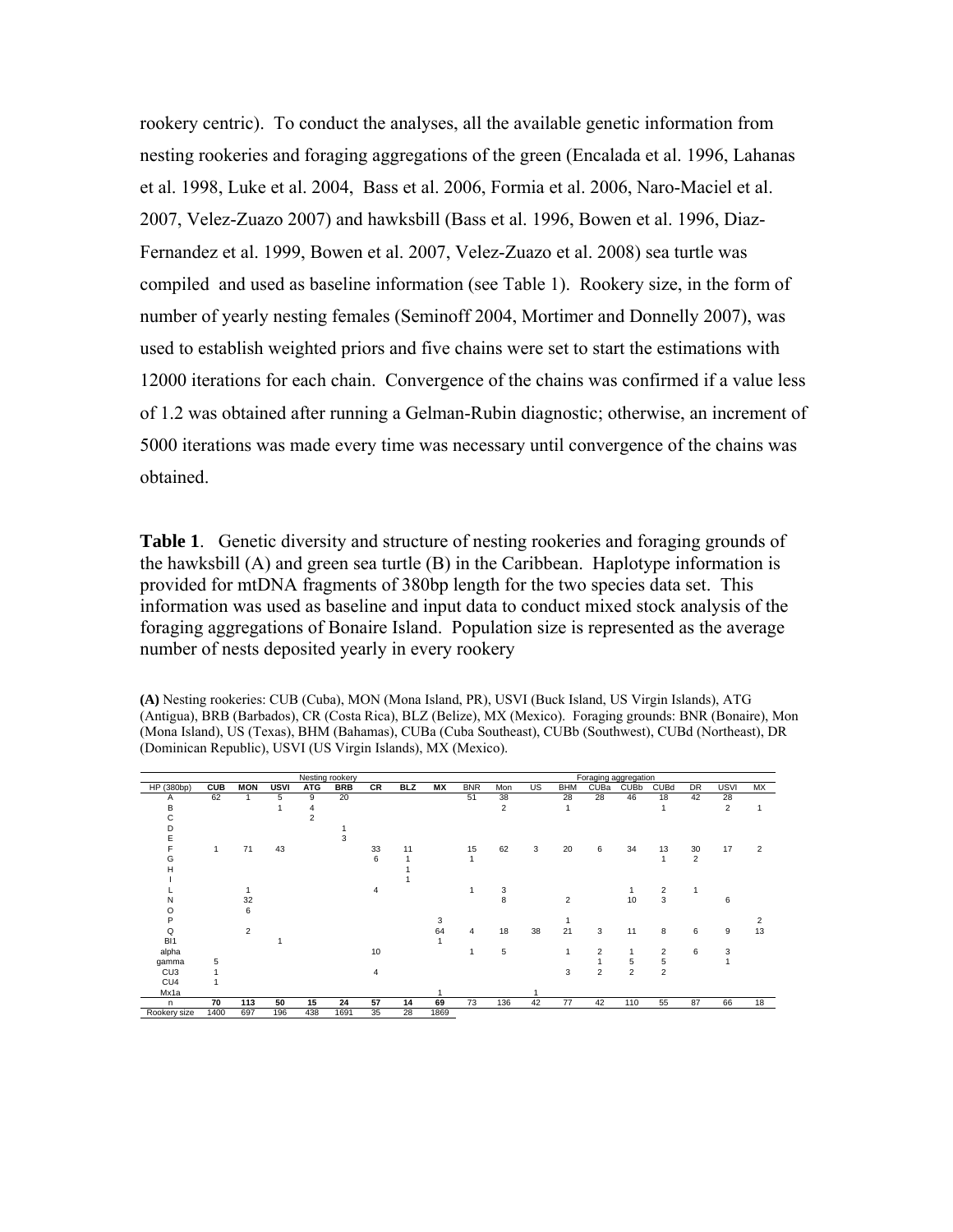**(B)** Nesting rookeries: MX (Mexico), FL (Florida), CR (Tortuguero, Costa Rica), AV (Aves, Venezuela), GNC (Guanacabibes, Cuba), SF (San Felipe, Cuba), SUR (Surinam), TRI (Trindade, Brazil), RC (Rocas, Brazil), ASC (Ascensión Islands), GUI (Guinea Bissau), SAOT (Sao Thome). Foraging grounds: BNR (Bonaire), EcFL (East Central Florida), NC (North Carolina, US), NIC (Nicaragua), BRB (Barbados), CULB (Culebra, PR), UTAT (Ubatuba, Brazil), ALM (Almofala, Brazil), RCS (Rocas, Brazil).

|                   |                |              |               |     |                |    | <b>Nesting Rookeries</b> |              |                         |                |      |             |                |                |                |                |                         |            | <b>Foraging Aggregations</b> |                |                |                |                |
|-------------------|----------------|--------------|---------------|-----|----------------|----|--------------------------|--------------|-------------------------|----------------|------|-------------|----------------|----------------|----------------|----------------|-------------------------|------------|------------------------------|----------------|----------------|----------------|----------------|
| HP                | MX             | FL.          | CR            | AV  | <b>GNC</b>     | SF | <b>SUR</b>               | TRI          | RC                      | ASC            | GUI  | <b>BIOK</b> | <b>SAOT</b>    | <b>BNR</b>     | BAH            | EcFL           | <b>NC</b>               | <b>NIC</b> | <b>BRB</b>                   | CULB           | UTAT           | <b>ALM</b>     | <b>RCS</b>     |
| CM <sub>1</sub>   | $\overline{7}$ | 11           |               |     | 3              |    |                          |              |                         |                |      |             |                | 2              | $\overline{2}$ | 12             | 34                      | 54         | $\overline{7}$               | 14             |                |                |                |
| CM <sub>2</sub>   |                | $\mathbf{1}$ |               |     |                |    |                          |              |                         |                |      |             |                | 1              |                | 1              | $\overline{2}$          |            |                              | 1              |                |                |                |
| CM <sub>3</sub>   | 5              | 12           | 395           | 3   | 8              | 8  |                          |              |                         |                |      |             |                | 40             | 62             | 43             | 43                      |            | 21                           | 53             | $\overline{2}$ | 18             |                |
| CM4               |                |              | $\mathbf{1}$  |     |                |    |                          |              |                         |                |      |             |                |                |                |                |                         |            |                              |                |                |                |                |
| CM <sub>5</sub>   | $\mathbf{1}$   |              | 32            | 27  |                |    | 13                       |              |                         |                |      |             | 1              | 39             | $\overline{1}$ | 3              | 5                       | 6          | 13                           | 20             | 14             | 28             | 5              |
| CM <sub>6</sub>   |                |              |               |     |                |    | $\mathbf{1}$             |              |                         | 3              |      | 5           | $\mathbf{1}$   | $\mathbf{1}$   |                |                |                         |            |                              |                |                | 3              | $\overline{c}$ |
| CM7               |                |              |               |     |                |    | $\overline{1}$           |              |                         |                |      |             |                |                |                |                |                         |            |                              |                |                |                |                |
| CM <sub>8</sub>   |                |              |               |     |                |    |                          | 67           | 36                      | 43             | 19   | 45          | 13             | $\overline{4}$ | $\mathbf{1}$   |                | $\overline{7}$          |            | 14                           | 6              | 83             | 53             | 13             |
| CM9               |                |              |               |     |                |    |                          | 19           | $\overline{7}$          |                |      |             |                |                |                |                |                         |            | $\mathbf{1}$                 |                | $\overline{4}$ | 3              | $\overline{2}$ |
| CM10              |                |              |               |     |                |    |                          |              | $\overline{\mathbf{c}}$ |                |      |             |                |                |                |                |                         |            | $\overline{2}$               |                | 3              | $\overline{4}$ |                |
| CM11              |                |              |               |     |                |    |                          | $\mathbf{1}$ | $\mathbf{1}$            |                |      |             |                |                |                |                |                         |            |                              |                |                |                |                |
| <b>CM12</b>       |                |              |               |     |                |    |                          |              | 5                       |                |      |             |                |                |                |                |                         |            |                              |                |                |                |                |
| CM15              | 1              |              |               |     |                |    |                          |              |                         |                |      |             |                |                |                |                | 1                       |            |                              |                |                |                |                |
| CM <sub>16</sub>  | $\mathbf{1}$   |              |               |     |                |    |                          |              |                         |                |      |             |                |                |                |                | $\overline{\mathbf{c}}$ |            |                              | $\sqrt{2}$     |                | $\mathbf{1}$   |                |
| <b>CM17</b>       | $\overline{c}$ |              |               |     |                |    |                          |              |                         |                |      |             |                | $\overline{2}$ |                |                |                         |            | $\overline{1}$               | $\mathbf{1}$   |                |                |                |
| CM18              | 3              |              |               |     |                |    |                          |              |                         |                |      |             |                |                |                | $\overline{2}$ | 3                       |            |                              | 3              |                |                |                |
| <b>CM20</b>       |                |              |               |     |                |    |                          |              |                         |                |      |             |                | $\mathbf{1}$   | $\mathbf{1}$   |                |                         |            |                              |                |                |                |                |
| CM21              |                |              | $\frac{2}{3}$ |     |                |    |                          |              |                         |                |      |             |                | $\overline{1}$ | 3              |                |                         |            |                              |                |                | $\mathbf{1}$   |                |
| CM23              |                |              |               |     |                |    |                          | 6            |                         |                |      |             |                |                |                |                |                         |            |                              |                |                |                |                |
| <b>CM24</b>       |                |              |               |     |                |    |                          | $\mathbf{1}$ |                         | -1             |      |             |                |                |                |                |                         |            |                              |                | 2              | $\mathbf{1}$   |                |
| <b>CM26</b>       |                |              |               |     |                |    |                          |              | 1                       |                |      |             |                |                |                |                | $\boldsymbol{2}$        |            |                              | 1              |                |                |                |
| <b>CM27</b>       |                |              |               |     | 1              |    |                          |              |                         |                |      |             |                |                |                |                | $\overline{\mathbf{c}}$ |            |                              | $\overline{2}$ |                |                |                |
| <b>CM28</b>       |                |              |               |     | $\overline{1}$ |    |                          |              |                         |                |      |             |                |                |                |                | 3                       |            |                              |                |                |                |                |
| <b>CM32</b>       |                |              |               |     |                |    |                          | 4            | $\mathbf{1}$            |                |      |             |                |                |                |                |                         |            |                              |                | $\overline{2}$ | $\mathbf{1}$   |                |
| CM33              |                |              |               |     |                |    |                          | $\mathbf{1}$ |                         |                |      |             |                |                |                |                |                         |            |                              |                |                |                |                |
| CM35              |                |              |               |     |                |    |                          |              |                         |                |      |             |                |                |                |                |                         |            |                              |                |                |                |                |
| CM36              |                |              |               |     |                |    |                          |              |                         |                |      |             |                |                |                |                |                         |            |                              |                |                |                |                |
| <b>CM37</b>       |                |              |               |     |                |    |                          |              |                         |                |      |             | 1              |                |                |                |                         |            |                              |                |                |                |                |
| <b>CM38</b>       |                |              |               |     |                |    |                          |              |                         |                |      |             | $\overline{2}$ |                |                |                |                         |            |                              |                |                |                |                |
| CM39              |                |              |               |     |                |    |                          |              |                         |                |      |             |                |                |                |                |                         |            |                              |                |                |                |                |
| <b>CM45</b>       |                |              |               |     |                |    |                          |              |                         |                |      |             |                |                |                |                |                         |            |                              |                |                | $\mathbf{1}$   |                |
| <b>CM46</b>       |                |              |               |     |                |    |                          |              |                         | $\overline{1}$ |      |             |                |                |                |                |                         |            |                              |                | $\mathbf{1}$   |                | 1              |
| <b>CM48</b>       |                |              |               |     | $\overline{2}$ | 3  |                          |              |                         |                |      |             |                |                |                |                |                         |            |                              |                |                |                |                |
| <b>CM56</b>       |                |              |               |     | $\mathbf{1}$   |    |                          |              |                         |                |      |             |                |                |                |                |                         |            |                              |                |                |                |                |
| <b>CM57</b>       |                |              |               |     | $\mathbf{1}$   |    |                          |              |                         |                |      |             |                |                |                |                |                         |            |                              |                |                |                |                |
| n                 | 20             | 24           | 433           | 30  | 17             | 11 | 15                       | 99           | 53                      | 50             | 19   | 50          | 20             | 91             | 70             | 61             | 104                     | 60         | 59                           | 103            | 111            | 114            | 23             |
| Rookery size 1600 |                | 787          | 27511         | 267 | 150            | 50 | 1816                     | 3000         | 125                     | 3709           | 2530 | 454         | 100            |                |                |                |                         |            |                              |                |                |                |                |

#### **Results**

#### *Hawksbill foraging aggregation*

Since 2003, 83 tissue samples were collected from hawksbill turtles around Bonaire (2003=5, 2004=11, 2005=3, 2006=28, and 2007=36). More than half of the samples were collected from different sites around the whole island  $(n=49)$  while the rest were obtained in Lac Bay  $(n=25)$  and Klein Bonaire  $(n=9)$ , see Figure 1). From the total of samples collected, 75 (90%) individuals were successfully genetically analyzed and a mtDNA fragment of 740bp was sequenced from each individual. The rest of the samples failed for different reasons that included: absence of tissue on vial, tissues were collected from hatchlings, failure to isolate DNA, failure to amplify mtDNA fragment and failure to sequence mtDNA fragment.

Along the 740bp fragments, 17 polymorphic sites were observed; 16 transitions and 1 transversion, determining 11 different haplotypes. Ei-A01 was the most common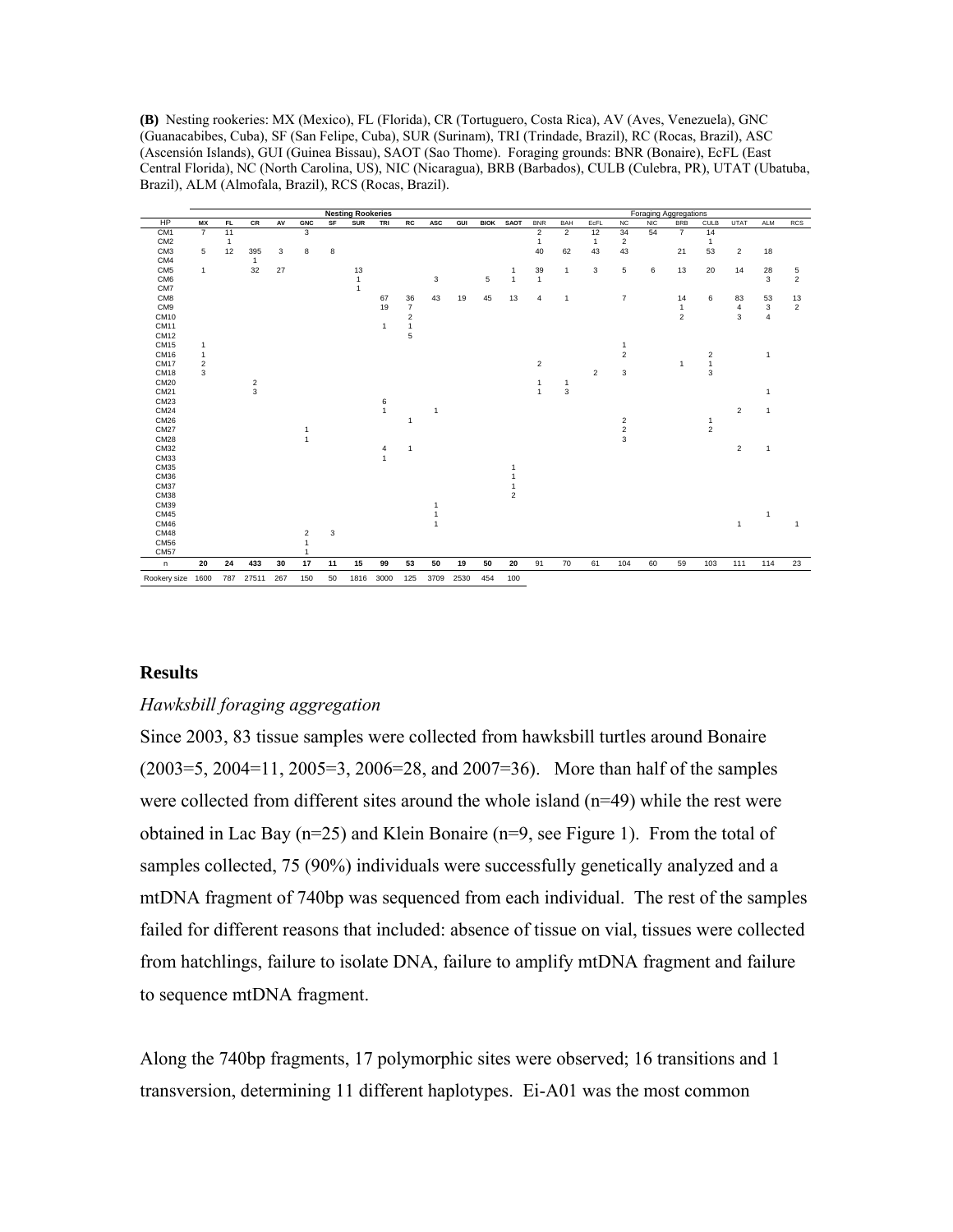haplotype and it was observed in 64% (n=48) of the samples, followed by haplotype Ei-A11 (10%, n=9) and Ei-A09 (6%, n=5). For comparison purposes, however, we truncated the fragments to 380bp length; the fragment historically explored and for which more genetic information is currently available (see Table 2). As a result, the total number of haplotypes collapsed to seven haplotypes and used to conduct comparative molecular diversity estimates.

**Table 2**. Mitochondrial DNA haplotype composition at 380bp and 740 bp length fragments for the hawksbill sea turtle foraging aggregation of Bonaire. Detailed information if presented for the two main sites: Klein Bonaire (KB) and Lac Bay (Lac) and well as for the rest of the Island. Total sample sizes represent five (5) years of inwater surveys.

|                   | Haplotype         |    | <b>SITE</b> |     |                |  |  |  |  |
|-------------------|-------------------|----|-------------|-----|----------------|--|--|--|--|
| 380 <sub>bp</sub> | 740 <sub>bp</sub> | n  | KΒ          | Lac | Rest of BNR    |  |  |  |  |
| Α                 | EiA01             | 48 | 3           | 17  | 28             |  |  |  |  |
| A                 | <b>EiA51</b>      | 3  |             |     | $\overline{2}$ |  |  |  |  |
| alpha             | EiA02             | 2  |             |     | $\overline{2}$ |  |  |  |  |
| F                 | EiA09             | 5  | 2           |     | 3              |  |  |  |  |
| F                 | EiA11             | 9  |             | 5   |                |  |  |  |  |
| F                 | EiA63             |    |             |     |                |  |  |  |  |
| G                 | EiA12             |    |             |     |                |  |  |  |  |
| b                 | EiA <sub>28</sub> |    |             |     |                |  |  |  |  |
| Q                 | EiA42             | 3  |             |     | 2              |  |  |  |  |
| Q                 | EiA43             |    |             |     |                |  |  |  |  |
|                   | EiA47             |    |             |     |                |  |  |  |  |
|                   | n                 | 75 | 6           | 25  | 44             |  |  |  |  |

Overall, the foraging aggregation of hawksbill turtles in Bonaire had a relatively low haplotype  $(h)$  and nucleotide  $(\pi)$  diversity estimate when compared with other foraging aggregations (Table 3). The nucleotide polymorphisms observed in the mtDNA fragments were analyzed to obtain the best model of molecular evolution that best explain the nucleotide substitution pattern suggesting the Tamura-Nei model (Trn, Tamura and Nei 1993). This model was used to conduct the analysis of molecular variance (AMOVA) among feeding grounds.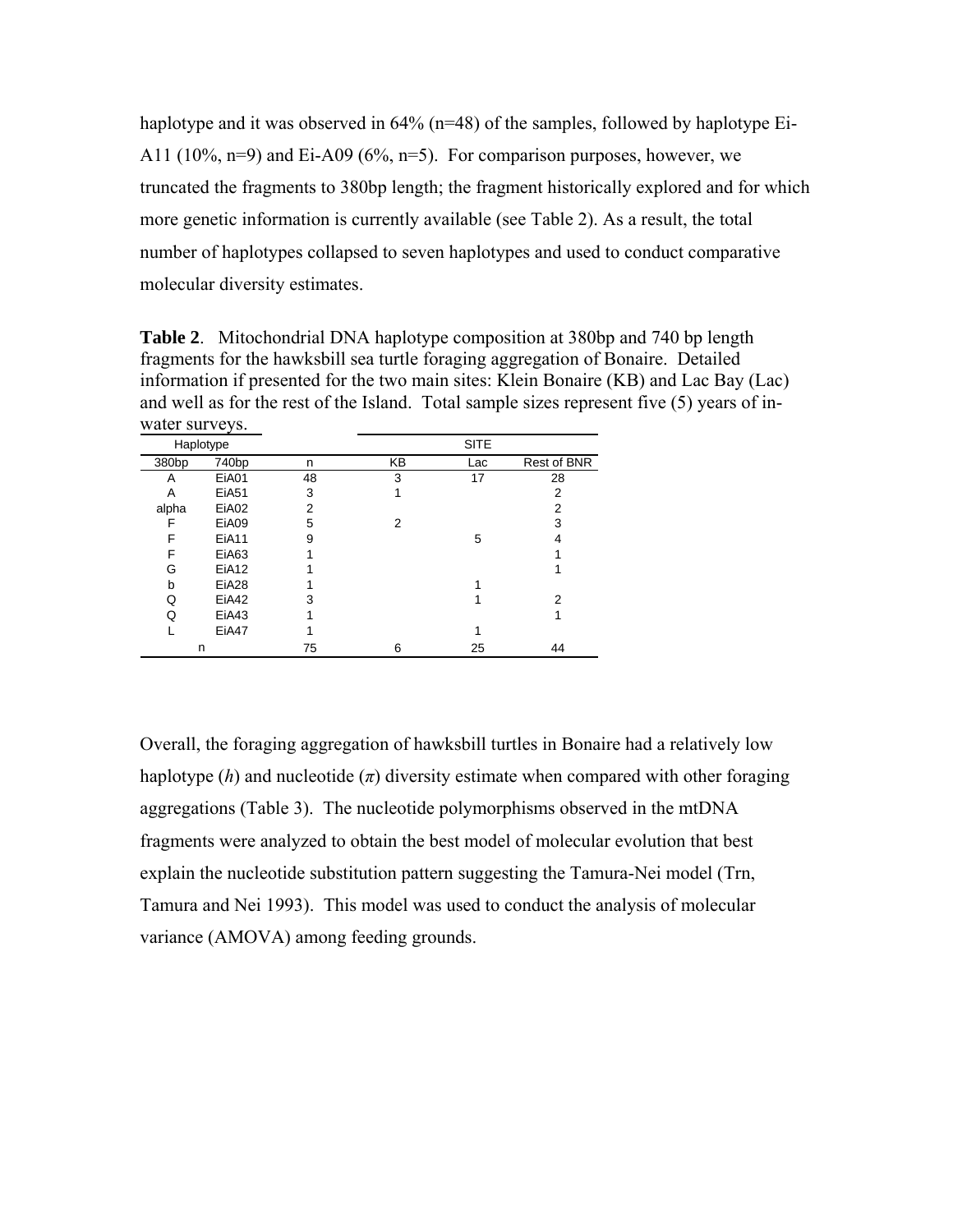| ultii Tespecuve sialidalu deviation values (SDT |                            |     |    |        |        |        |        |  |  |  |
|-------------------------------------------------|----------------------------|-----|----|--------|--------|--------|--------|--|--|--|
| <b>Foraging Ground</b>                          | Country                    | n   | ΗP | h      | ±SD    | $\pi$  | ±SD    |  |  |  |
| Texas                                           | US                         | 42  | 3  | 0.1800 | 0.0768 | 0.0005 | 0.0007 |  |  |  |
| <b>Bahamas</b>                                  | <b>Bahamas</b>             | 78  | 9  | 0.7396 | 0.0238 | 0.0091 | 0.0052 |  |  |  |
| Southeast                                       | Cuba                       | 43  | 7  | 0.5592 | 0.0834 | 0.0080 | 0.0047 |  |  |  |
| Southwest                                       | Cuba                       | 111 | 9  | 0.7204 | 0.0273 | 0.0100 | 0.0056 |  |  |  |
| Northeast                                       | Cuba                       | 56  | 11 | 0.8214 | 0.0311 | 0.0101 | 0.0057 |  |  |  |
| Jaragua                                         | Dominican Republic         | 90  | 9  | 0.6687 | 0.0337 | 0.0099 | 0.0056 |  |  |  |
| Mona Island                                     | Puerto Rico                | 138 | 9  | 0.7050 | 0.0267 | 0.0090 | 0.0051 |  |  |  |
| Buck Island                                     | US Virgin Island           | 69  | 10 | 0.7575 | 0.0354 | 0.0120 | 0.0066 |  |  |  |
| Bonaire                                         | <b>Netherland Antilles</b> | 73  | 6  | 0.4726 | 0.0597 | 0.0076 | 0.0045 |  |  |  |
| Rio Lagartos                                    | Mexico                     | 21  | 6  | 0.6095 | 0.1114 | 0.0021 | 0.0018 |  |  |  |

**Table 3**. Molecular diversity estimates for all the foraging aggregations of hawksbill sea turtles genetically surveyed in the Caribbean. Information included sample size (n), number of haplotypes (HP), haplotype diversity  $(h)$  and nucleotide diversity  $(\pi)$  as well as their respective standard deviation values  $(\overrightarrow{SD})$ 

The analysis of molecular variance indicated a low but significant (*P-value*<0.001) genetic structure among foraging grounds, with 13% of the variation distributed among aggregations while the most of the genetic diversity (87%) was estimated to be distributed within aggregations. This can be explained with the results of F*st* analysis and the exact test of differentiation where there seems to be groups of aggregations with similar genetic diversity and composition. For example, the hawksbill aggregation from Bahamas was statistically indistinguishable from the aggregations of Cuba (Northeast) and Buck Island (USVI). A possible explanation for these genetic similarities observed among foraging aggregations has been proposed in early studies and is related to the effect that oceanic currents can have on dispersal patterns during the early pelagic years experienced by young turtles before recruitment (Luke et al. 2004).

The results from the mixed stock analysis confirmed that the hawksbill foraging aggregation of Bonaire is a mix aggregation composed of individuals from diverse rookeries of origin. The rookery-centric MSA suggested that the Bonaire hawksbill aggregation is composed by approximately 60% individuals recruiting from the Barbados nesting rookery and in less but still important extent by individuals recruiting from the Cuban rookery (20%). There was an estimated contribution of other rookeries; however, in negligible extent that made up the left 20% of the composition (see Figure 2).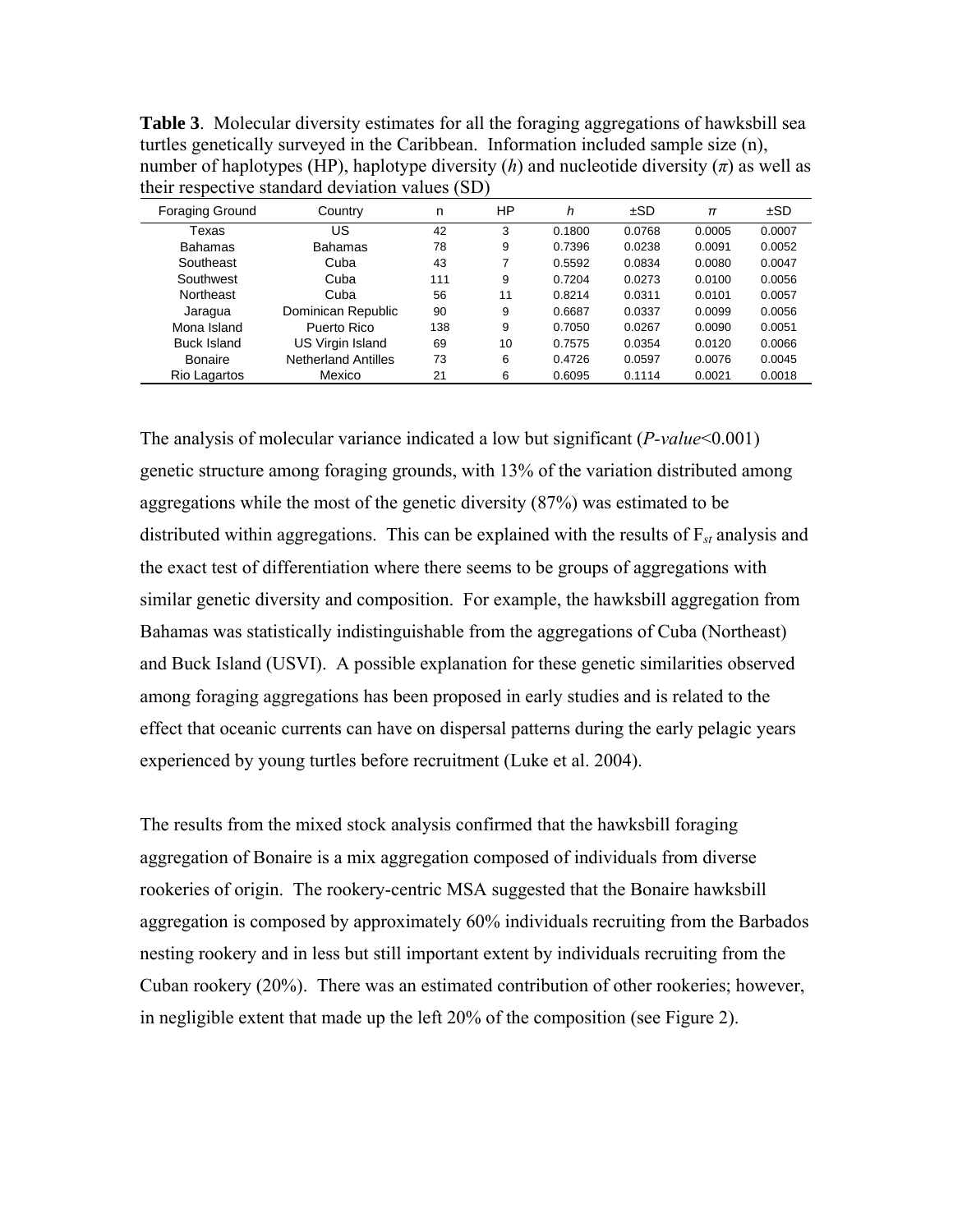The foraging-centric MSA also suggested a strong genetic connectivity between the Bonaire hawksbill foraging aggregation and the Barbados rookery estimating a contribution of the Bonaire rookery to the 20% of total adult recruitment (see Figure 2). In lesser extent, but still important, the Bonaire rookery is suggested to contribute similarly to the adult recruitment to rookeries as close as Antigua, USVI and Costa Rica and as far as Belize and Cuba. These results highlight the importance of the hawksbill foraging aggregation from Bonaire for the adult recruitment of close as well as more distant nesting rookeries throughout the Caribbean.



Figure 2. Most likely contribution of the Caribbean hawksbill nesting rookeries to the foraging aggregation of Bonaire Island as estimated with mixed stock analysis. The MSA was conducted using rookery size as *a-priori* information to improve estimations. Point estimations are in orange polygons and bars indicate the 2.5% (upper) and 97.5% (lower) bounds of the 95% confidence intervals.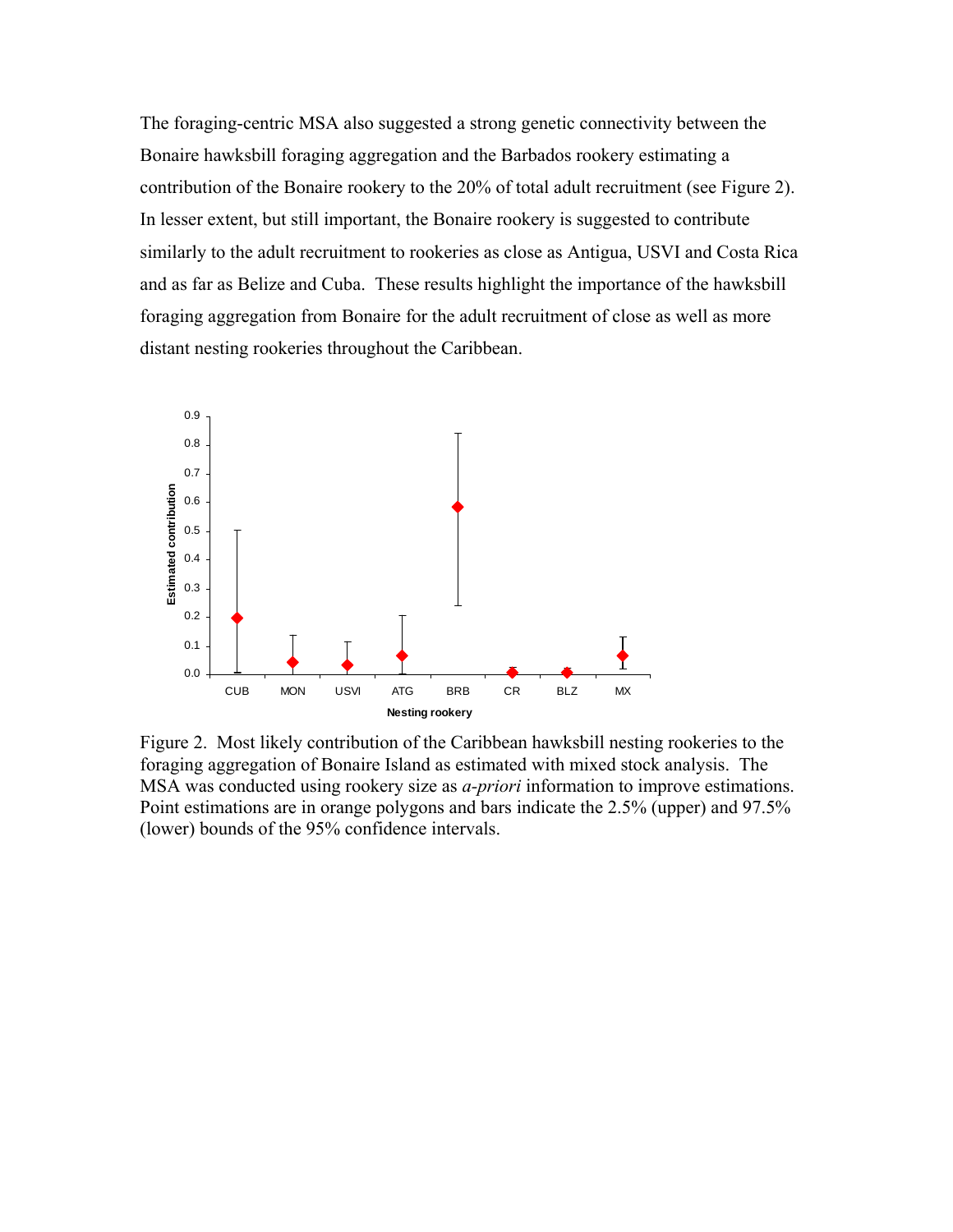

Figure 3. Most likely contribution of the Bonaire hawksbill foraging aggregation to adult recruitment of Caribbean nesting rookeries as estimated by the foraging-centric mixed stock analysis. Point estimations are in blue polygons and bars indicate the 2.5% (upper) and 97.5% (lower) bounds of the 95% confidence intervals.

## *Green turtle foraging aggregation*

As a result of in-water surveys conducted around the Island of Bonaire, 97 foraging green sea turtles were sampled for genetic analyses (*2004*=1, *2005*=4, *2006*=51, *2007*=40, and *ND*=1). Approximately 85% (n=82) of the total were surveyed in Lac Bay while the rest of green turtles were sampled in other areas (n=14) and only one individual was sampled in Klein Bonaire. Genetic analysis, however, were completed successfully for 94 individuals due to similar troubleshooting experienced with the hawksbill sample set.

MtDNA fragments of 751bp were sequenced and aligned by eye allowing the identification of 21 polymorphic sites (20 transversions and one transition) determining 12 unique haplotypes. All haplotypes have been previously observed and reported in nesting rookeries and foraging grounds in the Caribbean and Atlantic basin (See Table 1). Similarly to the hawksbill data set, all mtDNA fragments were truncated to the historically 380bp fragments to allow comparisons of diversity and composition among rookeries and foraging grounds. However, the number of haplotypes remained the same,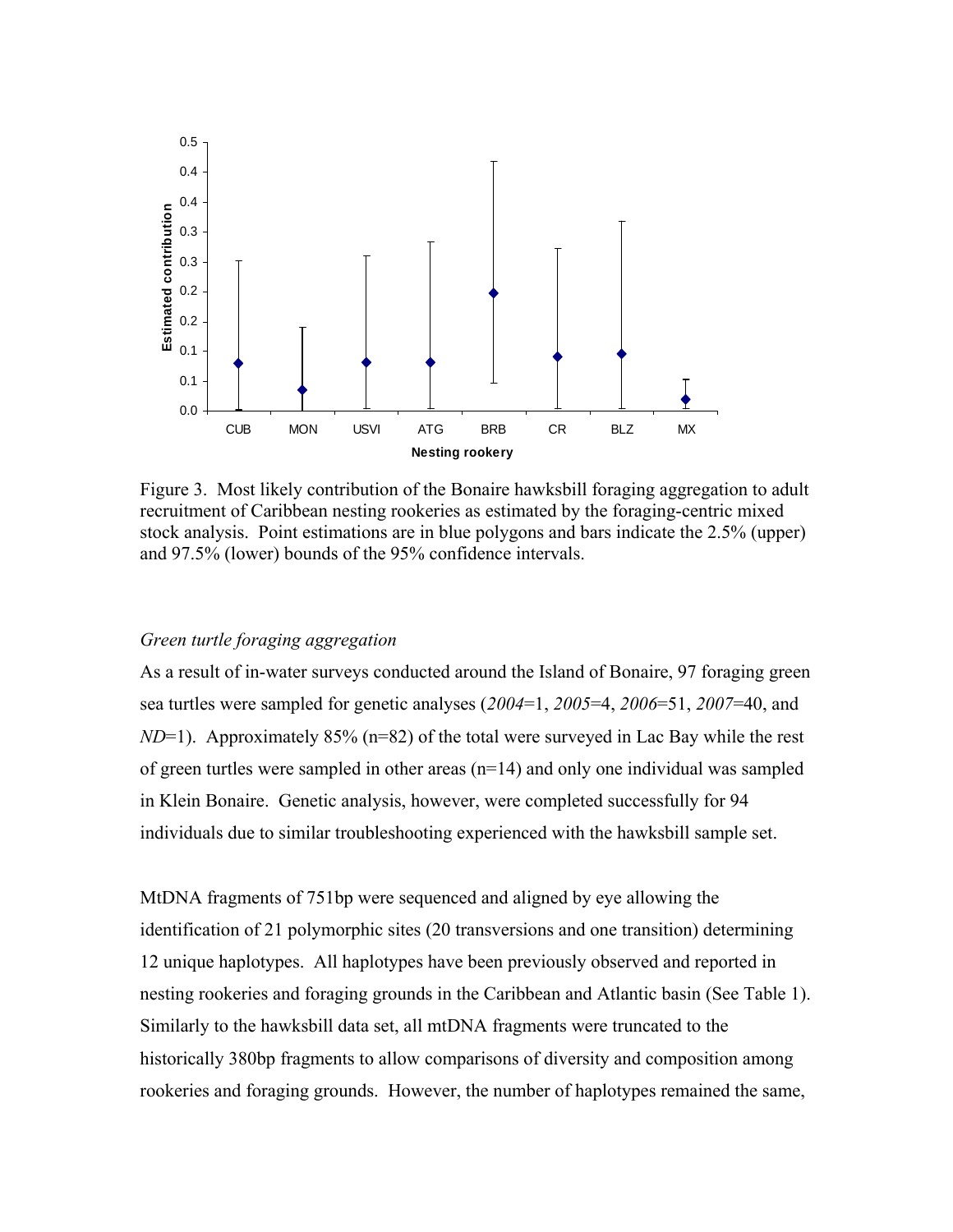contrasting with the hawksbill haplotype data set, where it was a significant reduction of haplotype diversity.

The green turtle foraging aggregation genetic composition of Bonaire was mostly characterized by two haplotypes: CM-A3 (n=40) and CM-A5 (n=39) in almost equal frequency that made the 84% of the total genetic diversity. Nevertheless, the overall haplotypic diversity was relative high ( $h=0.6502$ ) and over the average when compared to the mean haplotypic diversity of Caribbean green turtle foraging grounds (*h*= 0.5679). This was due to the presence of additional haplotypes in very low frequency (See Table 1). In addition, the diversity of haplotypes and the number of polymorphic sites resulted in the highest nucleotide diversity reported so far for a green sea turtle foraging aggregation in the Caribbean ( $\pi$ = 0.0113, min=0.0021, max= 0.0113, see Table 4). Haplotypes CM-A3 and CM-A5 are common haplotypes characterizing the nesting rookeries of the Caribbean basin and West Atlantic. CM-A3 is the dominant haplotype in Eastern Caribbean rookeries while CM-A5 dominates the genetic composition of rookeries at the west end of the Caribbean (Aves Island) and part of West Atlantic (i.e. Suriname).

Table 4. Estimates of molecular diversity for the foraging aggregations of the Caribbean green sea turtle. In this table is presented information of sample size (n), diversity of haplotypes (HP), haplotypic diversity (h) and nucleotide diversity  $(\pi)$  with the corresponding values of standard deviation  $(\pm SD)$ .

| <b>Foraging Ground</b>      | Countrv                    | n   | ΗP | h      | ±SD    | π      | ±SD    |
|-----------------------------|----------------------------|-----|----|--------|--------|--------|--------|
| <b>Bahamas</b>              | Bahamas                    | 79  | 6  | 0.3703 | 0.0650 | 0.0066 | 0.0038 |
| <b>Fast Central Florida</b> | <b>USA</b>                 | 62  | 6  | 0.4855 | 0.0668 | 0.0032 | 0.0021 |
| Nicaragua                   | Nicaragua                  | 60  | 2  | 0.1831 | 0.0621 | 0.0035 | 0.0023 |
| <b>Barbados</b>             | <b>Barbados</b>            | 60  | 8  | 0.7734 | 0.0276 | 0.0105 | 0.0057 |
| North Carolina              | <b>USA</b>                 | 106 | 12 | 0.7294 | 0.0301 | 0.0054 | 0.0032 |
| Utatuba                     | Brazil                     | 113 | 10 | 0.4460 | 0.0556 | 0.0021 | 0.0016 |
| Almofala                    | Brazil                     | 117 | 13 | 0.7168 | 0.0306 | 0.0067 | 0.0038 |
| Rocas                       | Brazil                     | 23  | 5  | 0.6443 | 0.0917 | 0.0022 | 0.0017 |
| Bonaire                     | <b>Netherland Antilles</b> | 94  | 12 | 0.6502 | 0.0308 | 0.0113 | 0.0061 |
| Culebra                     | Puerto Rico                | 103 | 10 | 0.6804 | 0.0397 | 0.0086 | 0.0048 |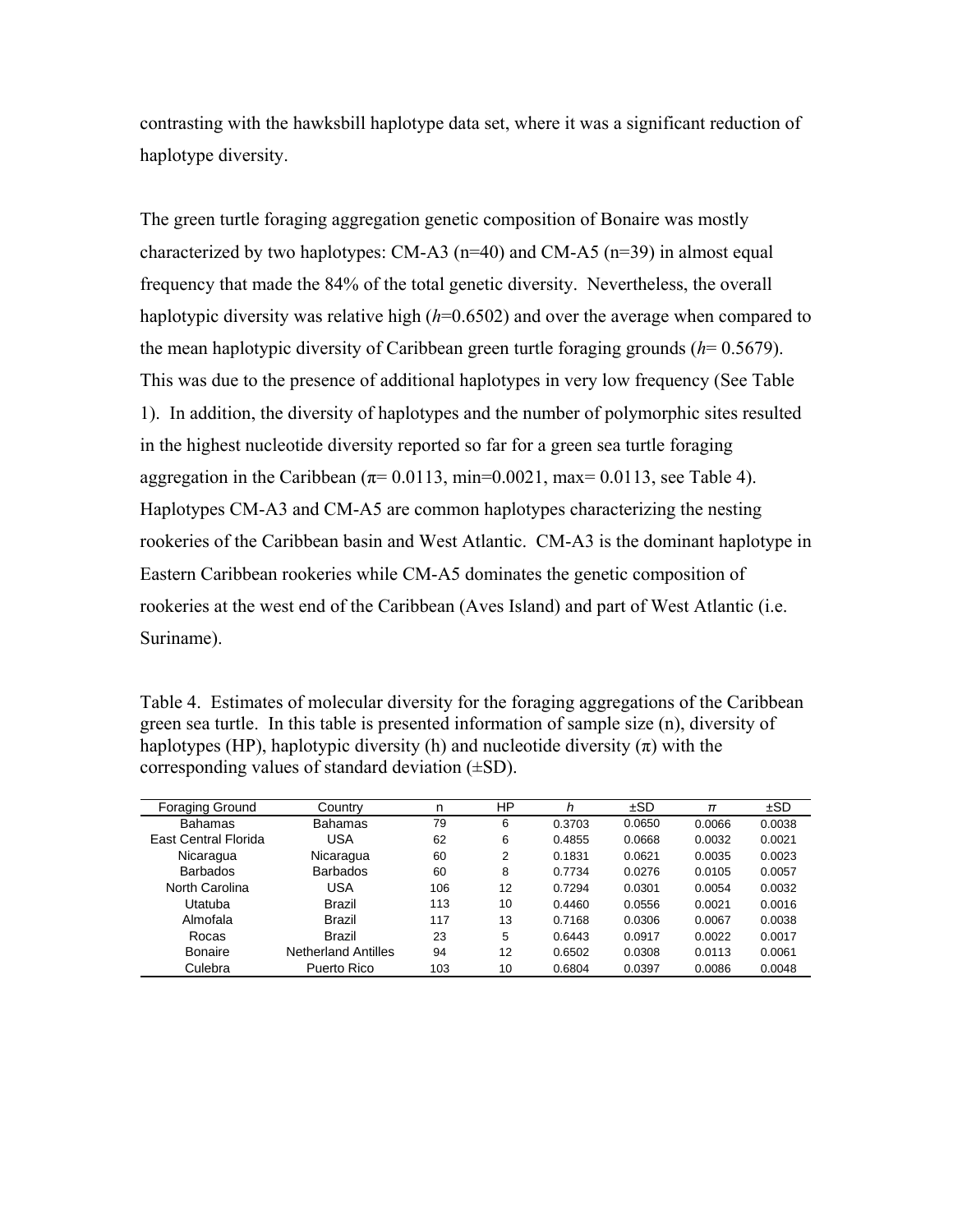Similar to the hawksbill sequences data set, the model that best fitted the pattern of nucleotide substitution was the Tamura-Nei model (TrN, Tamura and Nei 1993). AMOVA estimates indicated that 39.7% of the total genetic diversity is distributed among foraging grounds while the rest (i.e. 60.3%) is distributed within foraging grounds. Still, the analysis of population structure indicated a medium (Fst=0.39732) but highly significant structure among Caribbean foraging grounds (*P*<0.001). In contrast to the structure observed among the foraging grounds of the hawksbill turtle where various aggregations were genetically indistinguishable, the green turtle aggregations presented a distinguished genetic signature with the exception of the Brazilian aggregations (i.e. Utatuba, Almofala and Rocas) that behave as a single foraging aggregation, genetically speaking.

The rookery-centric mixed stock analysis conducted to the green sea turtle foraging aggregation of Bonaire confirmed that it is indeed an aggregation composed of individuals from diverse origins in the Caribbean. As observed for other Caribbean foraging grounds, the higher contribution came from Tortuguero beach (49.9%), the rookery with the highest nesting density of green turtles in the Caribbean. The rookery of Surinam, another important rookery for the green sea turtle also had a relatively high estimated contribution to the Bonaire foraging aggregation (30%). Interestingly, the MSA estimated a contribution of rookeries from South Atlantic (i.e. Brazil and West Africa) that altogether add up to the 10% of the foraging composition. This contrasts with the MSA results from the hawksbill aggregation where no contribution of rookeries in the south Atlantic was detected.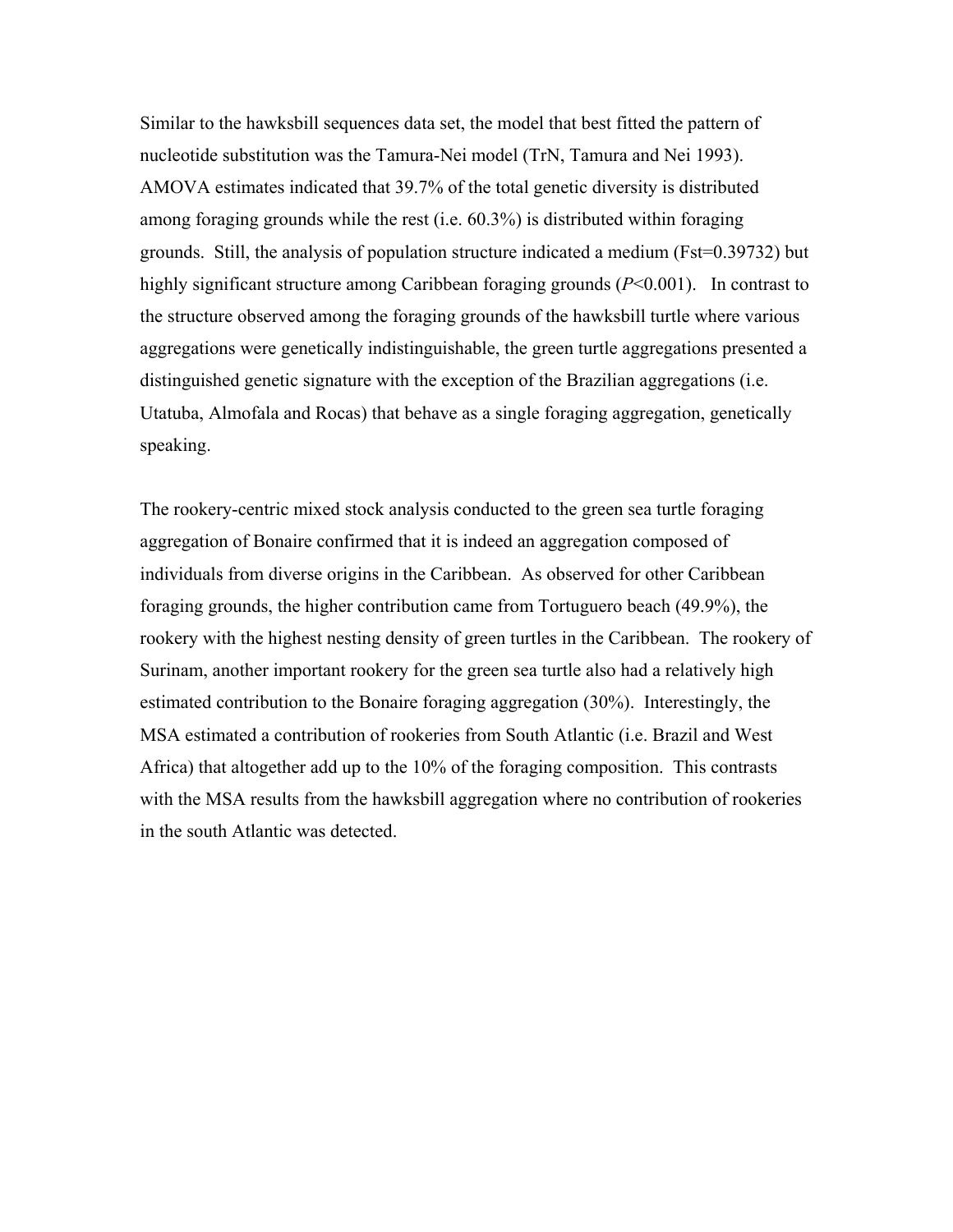

Figure 4. Origin and contribution of green turtle nesting rookeries to the composition of the foraging aggregation of Bonaire. Orange squares indicate MSA point estimates and bars are the upper and lower bounds of the 95% confidence interval.

While the rookery-centric MSA analysis revealed the high density of foraging green sea turtle recruiting from the Tortuguero rookery in Costa Rica, the foraging-centric analysis suggested the rookery of Surinam as the principal rookery where the Bonaire foraging green turtles will recruit as adults. The Bonaire FG also contributes, although in less extent, to the near rookery of Aves (Venezuela) and to rookeries as far as West Africa (i.e. Bioko and Sao Thome).

The best explanation for the low contribution of the Bonaire FG to the adult recruitment of the Tortuguero rookery is the high population density of the latter which receives contribution of numerous foraging grounds but mostly from the Bahamas FG which holds one of the biggest foraging grounds in Caribbean and with a direct interchange of individuals with the Tortuguero rookery as has been previously reported. In general, the population size of the Tortuguero rookery is reflected in its contribution to the Caribbean FGs.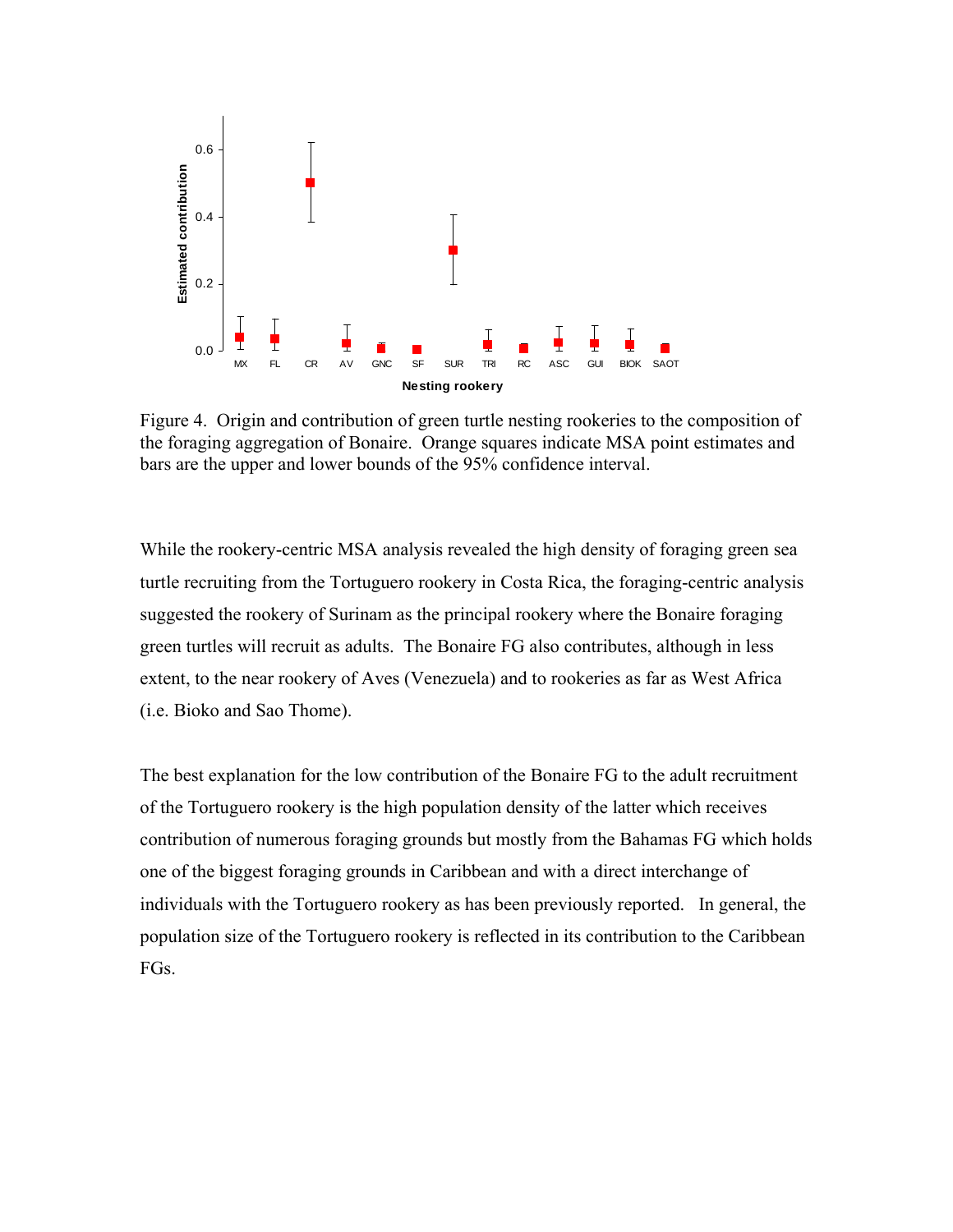

Figure 5. Contribution of the Bonaire foraging ground to the nesting rookeries of the Caribbean green sea turtle as estimated by the foraging-centric mixed stock analysis. Point estimations are showed in blue squares and bars denotes the lower and upper bounds of the confidence interval.

## **Conclusions**

- The Island of Bonaire holds two important foraging aggregations: the green sea turtle and the hawksbills sea turtle foraging aggregations
- Results of genetic analyses indicated high levels of gene diversity for both aggregations. The green sea turtle aggregation, however, exhibited the highest diversity compared to the hawksbill aggregation.
- In addition, the green turtle aggregation exhibited the highest gene diversity ever reported for a green foraging aggregation in the Caribbean.
- The hawksbill aggregation was composed of 11 haplotypes at 740bp and seven haplotypes at 380bp. Two haplotypes (Ei-A01/A and Ei-A11/F) were the most common haplotypes representing almost the 90% of the individuals assessed.
- These two haplotypes are the two most common haplotypes in the Caribbean and dominate the genetic composition of the Caribbean nesting rookeries
- Similarly, the green turtle aggregation was dominated by two haplotypes; CM-A3 and CM-A5 which also characterize most of the green sea turtle nesting rookeries. However, CM-A3 is a dominant haplotype for rookeries located in the Eastern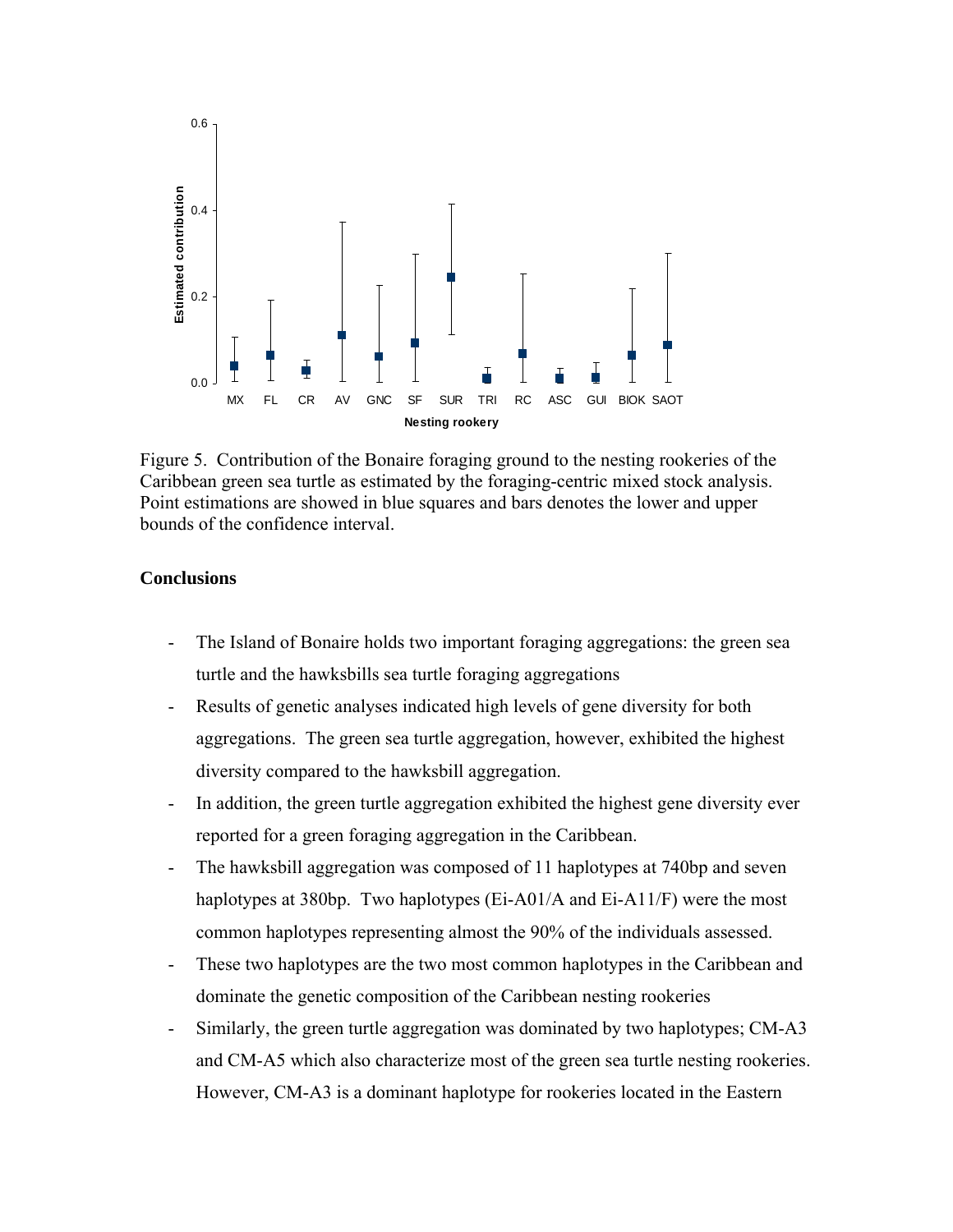Caribbean while CM-A5 dominates the genetic composition of rookeries in west Caribbean and West Atlantic.

- At the Caribbean level, there was genetic structure among foraging grounds. Both, the hawksbill and the green sea turtle aggregations were significantly different compared to other conspecific foraging grounds.
- As a result of their genetic composition and structure, the rookery-centric mixed stock analysis indicated that the foraging aggregations of the green sea turtle and hawksbill sea turtle from the Island of Bonaire are composed of individuals from diverse origins in the Caribbean and South Atlantic.
- While the contribution to the hawksbill aggregation comes exclusively from rookeries in the Caribbean basin, the green aggregation receives recruitment from rookeries as far as West Africa as revealed by the mixed stock analysis
- Both foraging aggregations exhibited a similar recruitment pattern that was characterized by the dominant contribution of nesting rookeries harboring high density of nesting females and situated in the close vicinity of the foraging ground.
- The foraging-centric analysis, in the other hand, estimated the importance of the hawksbill foraging aggregation for the future recruitment of turtles to the rookeries of Barbados and Cuba. The same analysis conducted to the green aggregation revealed the influence of this aggregation to the adult recruitment of the rookeries of Suriname and Aves Island.
- In general, the results from this study highlight the complex migratory behavior of sea turtles while providing insights into the patterns of sea turtle recruitment to feeding areas.
- This study elucidated the origin of the sea turtle aggregated in the foraging areas of Bonaire and the genetic connectivity established between Bonaire and the Caribbean and South Atlantic and reinforces the concept of a regional-focused effort to conserve sea turtles and their habitats.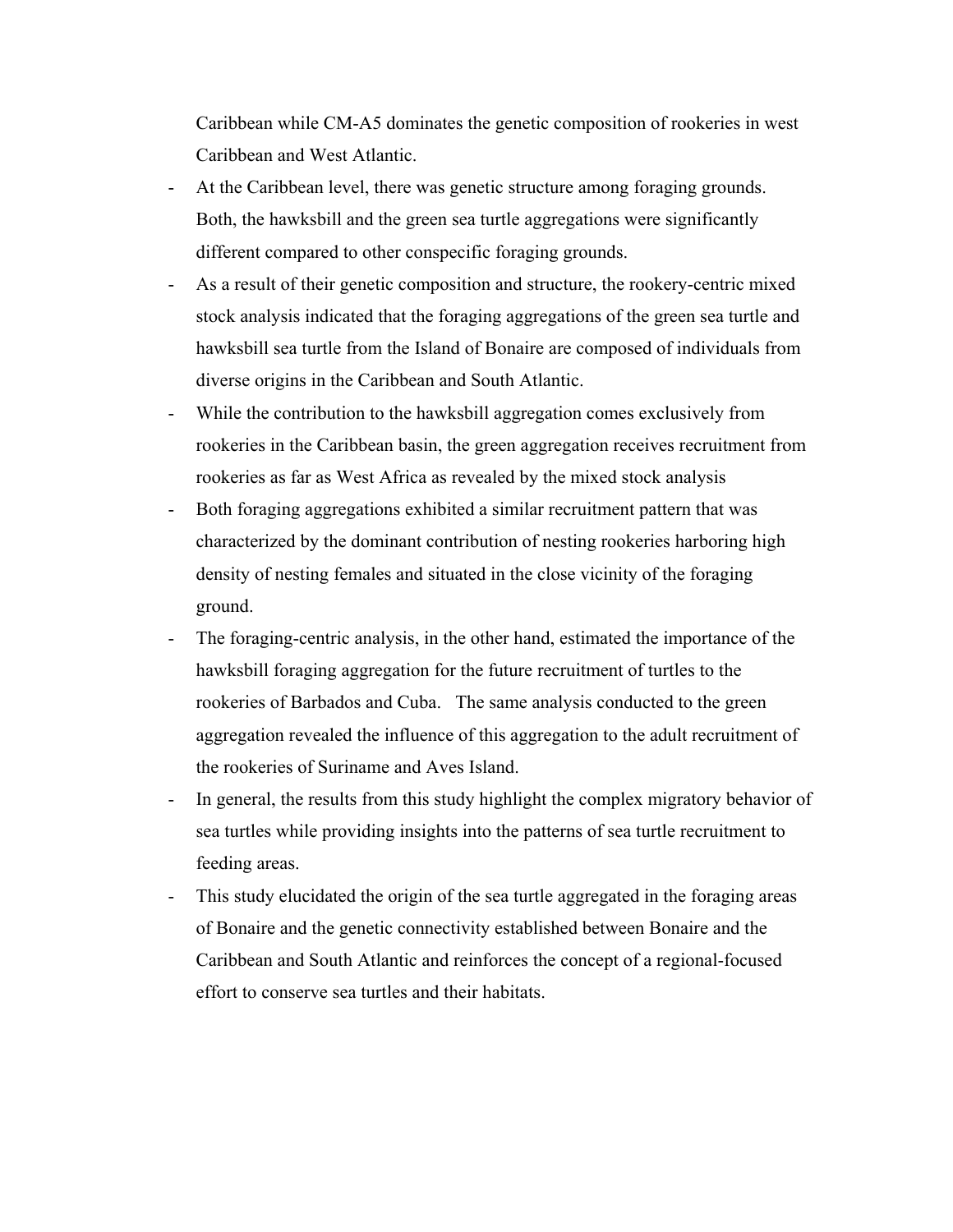# **Acknowledgments**

This work was possible to the outstanding participation of numerous volunteers during in-water field surveys conducted since 2003. I would like to specially thank to Funchi Egbreghts, Mabel Nava, and staff of STCB that collaborated during the in-water surveys in 2006 (Bruce, Marlene and Chile). I would also like to thank the staff at the Sequencing and Genotyping facilities and Hrbek Laboratory of Animal Evolutionary Genetics of the University of Puerto Rico, Rio Piedras who facilitated the completion of this study.

# **References**

Abreu-Grobois A, Horrock J, Formia A, Dutton P, LeRoux R, Velez-Zuazo X, Soares L and P Meylan. 2006. New mtDNA Dloop primers which work for a variety of marine turtles species may increase the resolution of mixed stock analyses.

Bass AL, Good DA, Bjorndal KA*, et al.* (1996) Testing models of female reproductive migratory behaviour and population structure in the Caribbean hawksbill turtle, Eretmochelys imbricata, with mtDNA sequences. Molecular Ecology 5, 321-328.

Bass AL, Epperly SP, Braun-McNeill J. 2006. Green turtle (Chelonia mydas) foraging and nesting aggregations in the Caribbean and Atlantic: impact of currents and behavior on dispersal. Journal of Heredity. 97:346–354.

Bolker M. Bolker, Okuyama T, Bjorndal KA, and AB Bolten. Incorporating multiple mixed stocks in mixed stock analysis: 'many-to-many' analyses. Molecular Ecology, 16:685–695, 2007

Bowen BW, Bass AL, GarciaRodriguez A*, et al.* (1996) Origin of hawksbill turtles in a Caribbean feeding area as indicated by genetic markers. Ecological Applications 6: 566- 572.

 Bowen BW, Grant WS, Hillis-Star Z, Shaver DJ, Bjorndal KA, Bolten AB, Bass AL. 2007. Mixed-stock analysis reveals the migrations of juvenile hawksbill turtles (*Eretmochelys imbricata*) in the Caribbean Sea. Molecular Ecology 16: 49-60.

Carr A, Meylan AB. Evidence of Passive Migration of Green Turtle Hatchlings in Sargassum. *Copeia* 2: 366-368

Encalada SE, Lahanas PN, Bjorndal KA, Bolten AB, Miyamoto MM, Bowen BW. 1996. Phylogeography and population structure of the Atlantic and Mediterranean green turtle Chelonia mydas: a mitochondrial DNA control region sequence assessment. Mol Ecol. 5:473–483.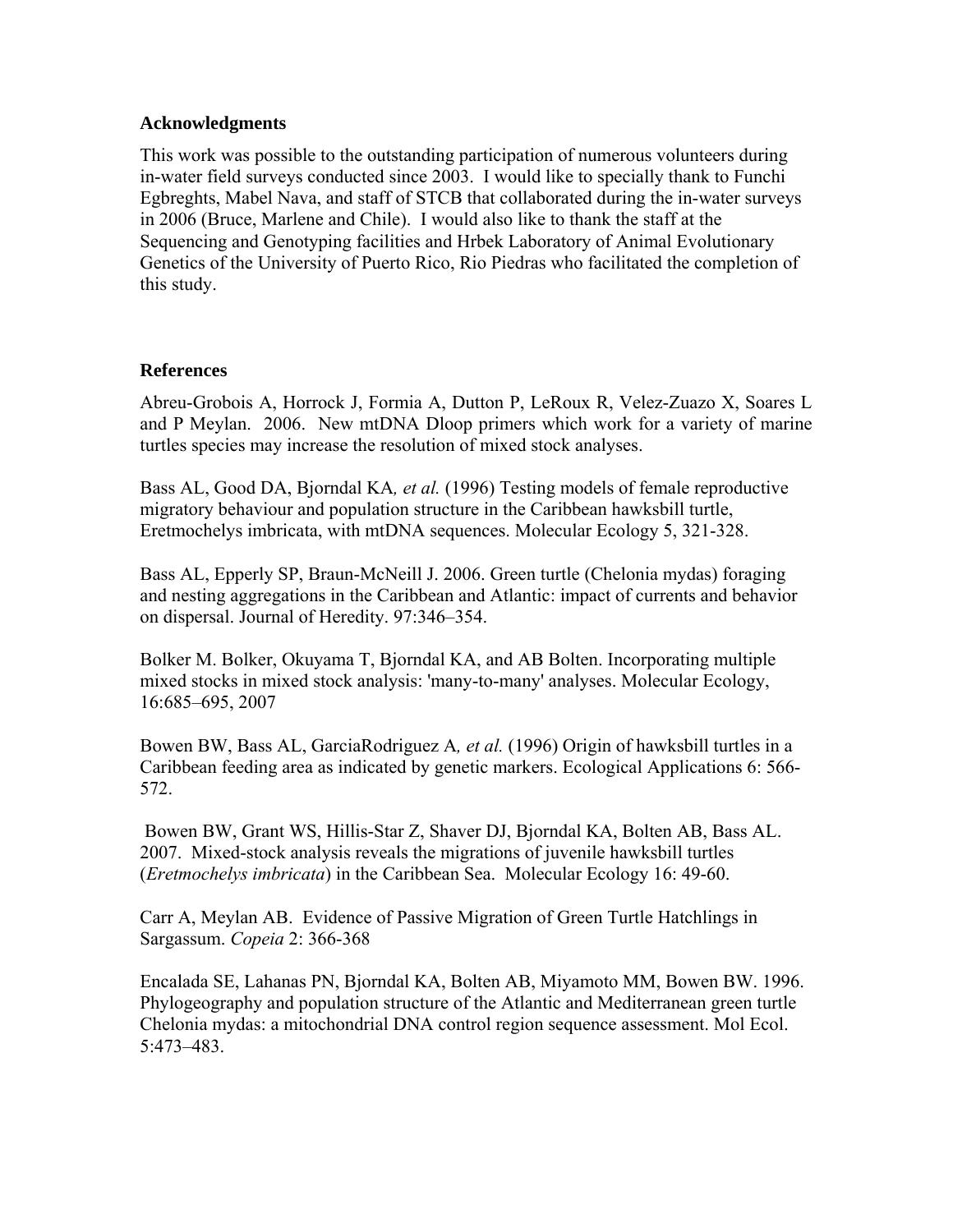Excoffier, L. G. Laval, and S. Schneider (2005) Arlequin ver. 3.0: An integrated software package for population genetics data analysis. Evolutionary Bioinformatics Online 1:47- 50

FitzSimmons NN, Limpus CJ, Norman JA, Goldizen AR, Miller JD, Moritz C. 1997. Philopatry of male marine turtles inferred from mitochondrial DNA markers. Proceedings of the National Academy of Sciences 94:8912-8917.

Formia A, Godley BJ, Dontaine J-F, Bruford MW. 2006. Mitochondrial DNA diversity and phylogeography of endangered green turtle (*Chelonia mydas*) populations in Africa. Conserv Genet. 7:353–369.

Lahanas PN, Bjorndal KA, Bolten AB, Encalada SE, Miyamoto MM, Valverde RA, Bowen BW. 1998. Genetic composition of a green turtle (*Chelonia mydas*) feeding ground population: evidence for multiple origins. Mar Biol. 130:345–352.

Luke K, Horrocks JA, Le Roux RA, Dutton PH. 2004. Origins of green turtle (*Chelonia mydas*) feeding aggregations around Barbados, West Indies. Mar Biol. 144:799–805.

Meylan AB, Bowen BW, Avise JC. 1990. A genetic test of the natal homing versus social facilitation models for green turtle migration. *Science* **248**: 724

Mortimer J, Donelly M. 2007. Marine Turtle Specialist Group 2007 IUCN Red list Status Assessment. Hawksbill sea turtle (Eretmochelys imbricata). Final Assessment. 121 pages.

Naro-Maciel, E, JH Becker, EHSM. Lima, MA Marcovaldi, and R DeSalle. 2007. Testing dispersal hypotheses in foraging green sea turtles (*Chelonia mydas*) of Brazil. *Journal of Heredity* 98(1): 29-39

Posada D and Crandall KA. 1998. MODELTEST: testing the model of DNA substitution. Bioinformatics Vol 14: 817-818

Rozas J, Sánchez-DelBarrio JC, Messeguer X, Rozas R. 2003. DnaSP, DNA polymorphism analyses by the coalescent and other methods. Bioinformatics **19:** 2496- 2497.

Sea Turtle Conservation Bonaire. 2007. Progress Report for year 2007. 31 pages.

Seminoff JA. 2004. Global status assessment green turtle (Chelonia mydas). Gland (Switzerland): Marine Turtle Specialist Group, The World Conservation Union IUCN.

Tamura K, Dudley J, Nei M, Kumar S. MEGA4: Molecular Evolutionary Genetics Analysis (MEGA) Software Version 4.0. Mol. Biol. Evol. 24:1596-1599. 2007.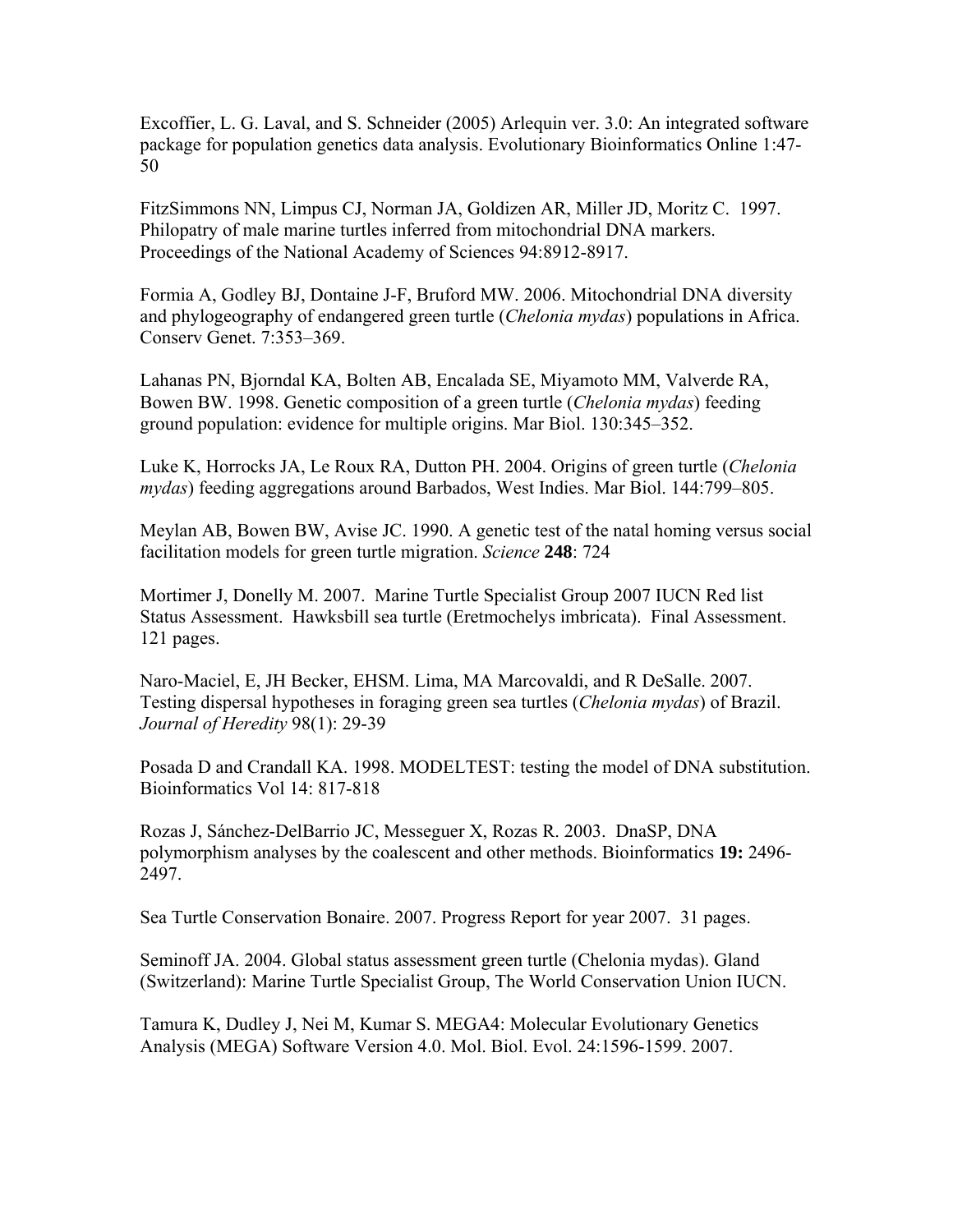Tamura K, Nei M. 1993. Estimation of the number of nucleotide substitutions in the control region of mitochondrial DNA in humans and chimpanzees. Molecular Biology and Evolution 10:512-526.

Velez-Zuazo X, Ramos WD, van Dam RP, Diez CE, Abreu-Grobois A and WO McMillan. 2008. Dispersal, recruitment and migratory behavior of a hawksbill sea turtle population. Molecular Ecology 17:839-853

Velez-Zuazo X. 2007. Origin and contribution of a green turtle feeding ground affected by fibropapillomatosis. In: Diez CE and RP van Dam. In-water surveys for marine turtles at foraging grounds of Culebra Archipelago, Puerto Rico. Progress Report FY 2006- 2007.

Wright S. 1969. Evolution and the Genetics of Populations, vol. 2, The Theory of Gene Frequencies. University of Chicago Press, Chicago, IL.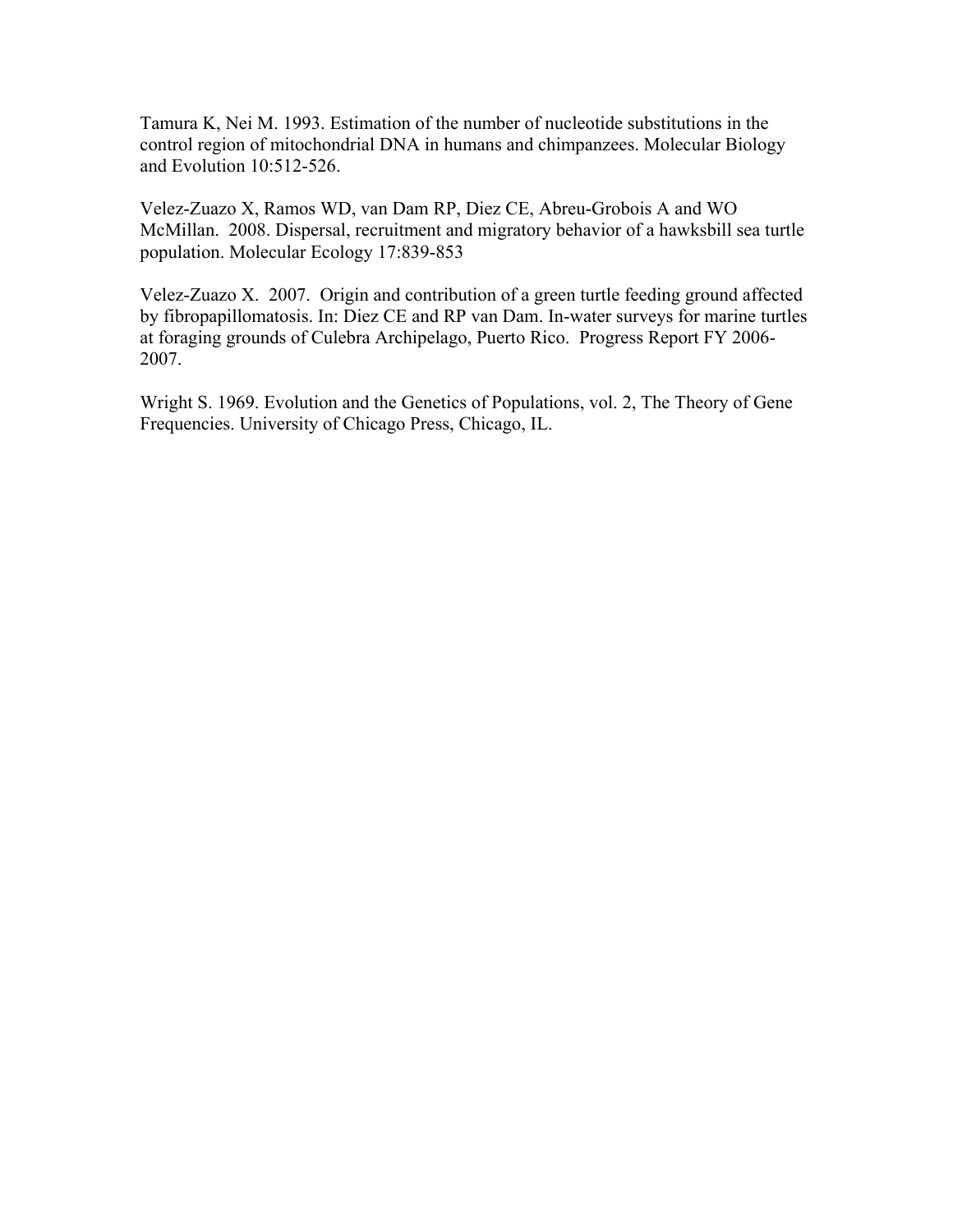Appendix I. Haplotype composition by individual for the hawksbill sea turtle foraging aggregation of Bonaire.

| Lab ID        | <u>Tag (1)</u> | Tag (2)                | Spp (DNA) | <b>HP 380bp</b> | HP740bp | Date capture | Location                |
|---------------|----------------|------------------------|-----------|-----------------|---------|--------------|-------------------------|
| <b>BNR001</b> | BX1257         | WH1244                 | Ei        | A/CU1           | EiA01   | 9-Mar-07     | Playa Franz             |
| <b>BNR002</b> | 134734490A     |                        | Ei        | F/c             | EiA09   | 7-Mar-07     | Reserve                 |
| <b>BNR003</b> | BX1222         |                        | Ei        | Q               | EiA42   | 28-Nov-06    | Out of Lac              |
| <b>BNR004</b> | BX1218         |                        | Ei        | A/CU1           | EiA01   | 28-Nov-06    | Out of Lac              |
| <b>BNR005</b> | BX1256         | WH1243                 | Ei        | F/PR1           | EiA11   | 9-Mar-07     | Playa Franz             |
| <b>BNR006</b> | BX1271         | WH1259                 | Ei        | A/CU1           | EiA01   | 20-Mar-07    | Lac                     |
| <b>BNR007</b> | BX1268         | WH1256                 | Ei        | F/PR1           | EiA11   | 20-Mar-07    | Lac                     |
|               | BX1219         |                        |           |                 |         |              |                         |
| <b>BNR008</b> |                |                        | Ei        | A/CU1           | EiA01   | 28-Nov-06    | Out of Lac              |
| <b>BNR009</b> | <b>BX1277</b>  | WH1265                 | Ei        | A/CU1           | EiA01   | 22-Mar-07    | Lac                     |
| <b>BNR010</b> | BX1205         |                        | Ei        | A/CU1           | EiA01   | 21-Nov-06    | Lac                     |
| <b>BNR011</b> | BX1220         |                        | Ei        | A/CU1           | EiA01   | 28-Nov-06    | Out of Lac              |
| <b>BNR012</b> | BX1204         |                        | Ei        | A/CU1           | EiA01   | 21-Nov-06    | Lac                     |
| <b>BNR013</b> | WH1053         | WH1023                 | Ei        | alpha/g         | EiA02   | 12-Feb-07    | Karpata/reserve         |
| BNR014        | BX1223         |                        | Ei        | A/CU1           | EiA01   | 28-Nov-06    | Out of Lac              |
| <b>BNR015</b> | BX1170         |                        | Ei        | F/PR1           | EiA11   | 28-Mar-06    | Lac                     |
| <b>BNR016</b> | BX1221         |                        | Ei        | A/CU1           | EiA01   | 28-Nov-06    | Out of Lac              |
| <b>BNR017</b> | <b>MUERTA</b>  | 23-11-06               | Ei        | A/CU1           | EiA01   |              |                         |
| <b>BNR018</b> | BX1262         | WH1249                 | Ei        | A/CU1           | EiA01   | 19-Mar-07    | Lac                     |
|               | BX1299         | WH1289                 |           |                 |         |              |                         |
| <b>BNR019</b> |                |                        | Ei        | b               | EiA28   | 27-Mar-07    | Out of Lac              |
| <b>BNR020</b> | BX1288         | WH1278                 | Ei        | A/CU1           | EiA01   | 26-Mar-07    | Out of Lac              |
| <b>BNR022</b> | 134966290A     |                        | Ei        | G               | EiA12   | 16-Feb-07    | Nukove                  |
| <b>BNR023</b> | 133728690A     |                        | Ei        | A/CU1           | EiA01   | 21-Feb-07    | Playa Frans             |
| <b>BNR024</b> | WE4209         | WE4208                 | Ei        | A/CU1           | EiA01   | 23-Jul-04    | Chogogo                 |
| <b>BNR025</b> | WH1209         | WH1210                 | Ei        | A/CU1           | EiA01   | 26-Feb-07    | <b>Sweet Dreams</b>     |
| <b>BNR027</b> | BX1241         | WH1222                 | Ei        | A/CU1           | EiA01   | 9-Feb-07     | $1.000$ steps           |
| <b>BNR028</b> | 133926726A     |                        | Ei        | Q               | EiA42   | 5-Mar-07     | Witches Hut             |
| <b>BNR029</b> | BX1247         | WH1206                 | Ei        | A/CU1           | EiA01   | 16-Feb-07    | Nukove                  |
| <b>BNR030</b> | BX1253         | WH1228                 | Ei        | F/PR1           | EiA11   | 26-Feb-07    | Margae Bay              |
|               | 133632565A     |                        | Ei        |                 |         |              |                         |
| <b>BNR031</b> |                |                        |           | A/CU1           | EiA01   | 7-Mar-07     | Reserve                 |
| <b>BNR032</b> | BX1248         | WH1202                 | Ei        | F               | EiA63   | 16-Feb-07    | <b>BOPEC</b>            |
| <b>BNR033</b> | WH1018         | WH1017                 | Ei        | F/c             | EiA09   | 31-Jan-07    | White Slave             |
| <b>BNR034</b> | WH1233         | WH1232                 | Ei        | A/CU1           | EiA01   | 2-Mar-07     | <b>Petries Piller</b>   |
| <b>BNR035</b> | WE4058         | WH4059                 | Ei        | F/PR1           | EiA11   | 7-Feb-03     | Andrea                  |
| <b>BNR036</b> | WH1138         | WH1139                 | Ei        | A/CU1           | EiA01   | 2-Mar-07     | Andrea I                |
| BNR037        | BX1391         | WH1042                 | Ei        | L/PR3           | EiA47   | 24-Mar-06    | Out of Lac              |
| BNR038        | WH1230         | WH1231                 | Ei        | A/CU1           | EiA01   | 28-Feb-07    | Punt Vierkant           |
| <b>BNR039</b> | WH1023         | WH1053                 | Ei        | A/CU1           | EiA01   | 10-Feb-06    | Reserve1                |
| <b>BNR040</b> | BX1158         | WH1083                 | Ei        | A/CU1           | EiA01   | 26-Mar-06    | Out of Lac              |
|               |                |                        |           |                 |         |              |                         |
| <b>BNR041</b> |                | BX1356NESTI WH1208TRAN | Ei        | A/CU1           | EiA01   | 26-Oct-05    | No name beach           |
| <b>BNR042</b> | WH1220         | WH1219                 | Ei        | Q/Mx2           | EiA43   | 5-Feb-07     | Divi Flamingo Beach     |
| <b>BNR043</b> | BX1239         | WH1189                 | Ei        | A/CU1           | EiA01   | 14-dec-06    | Flamingo Beach          |
| <b>BNR044</b> | BX1250         | WH1201                 | Ei        | A/CU1           | EiA01   | 22-Jan-07    | Sweet dreams            |
| <b>BNR045</b> | BX1247         | WH1194                 | Ei        | A/CU1           | EiA01   | 12-Feb-07    | Karpata/reserve         |
| <b>BNR046</b> | WH1223         | WH1224                 | Ei        | A/CU1           | EiA01   | 9-Feb-07     | 1.000 steps             |
| <b>BNR047</b> | WH1238         | WH1239                 | Ei        | A/CU1           | EiA01   | 7-Mar-07     | Reserve                 |
| <b>BNR048</b> | BX1254         | WH1229                 | Ei        | alpha/g         | EiA02   | 28-Feb-07    | Punt Vierkant           |
| <b>BNR049</b> | BX1390         | WH1041                 | Ei        | A/CU1           | EiA01   | 28-Mar-07    | Lac                     |
| <b>BNR050</b> | BX1370         | WH1063                 | Ei        | A/CU1           | EiA01   | 22-Feb-06    | S. Fisherman Huts       |
| <b>BNR051</b> | BX1164         | WH1089                 | Ei        | A/CU1           | EiA01   | 27-Mar-06    | Lac                     |
|               |                |                        |           |                 |         |              |                         |
| <b>BNR052</b> | BX1193         | WH1142                 | Ei        | Q               | EiA42   | 7-Nov-06     | Ebo's Reef              |
| <b>BNR053</b> | BX1191         | WH1132                 | Ei        | A/CU1           | EiA01   | 18-Aug-06    | Plaza hotel Marina      |
| <b>BNR054</b> | BX1392         | WH1093                 | Ei        | A/CU1           | EiA01   | 24-Mar-06    | Out of Lac              |
| <b>BNR055</b> | WH1192         | WH1193                 | Ei        | A/CU1           | EiA01   | 24-Jan-07    |                         |
| <b>BNR056</b> | 133729750A     |                        | Ei        | A/CU1           | EiA01   | 29-Jan-07    | <b>Sweet Dreams</b>     |
| <b>BNR057</b> | WH1190         | WH1191                 | Ei        | F/PR1           | EiA11   | 22-Jan-07    | Atlantis                |
| <b>BNR058</b> | BX1362         | WH1021                 | Ei        | F/c             | EiA09   | 3-Feb-06     | Andrea II               |
| <b>BNR059</b> | BX1190         | WH1124                 | Ei        | A/CU1           | EiA01   | 31-May-06    | No Name                 |
| <b>BNR060</b> | BX1181         | WH1107                 | Ei        | F/PR1           | EiA11   | 4-Apr-06     | Lac                     |
| BNR061        | BX1373         | WH1069                 |           |                 |         |              |                         |
|               | BX1359         | WH1016                 | Ei        | A/CU1           | EiA01   | 8-Mar-06     | kas di gezaghebber      |
| <b>BNR062</b> |                | WH1049                 | Ei        | A/CU1           | EiA01   | 18-Jan-06    | North of Fisherman huts |
| <b>BNR063</b> | BX1398         |                        | Ei        | F/PR1           | EiA11   | 24-Mar-06    | Lac                     |
| <b>BNR065</b> | BX1380         | WH1031                 | Ei        | F/PR1           | EiA11   | 22-Mar-06    | Lac                     |
| <b>BNR066</b> | BX1360         | WH1019                 | Ei        | A/CU1           | EiA01   | 1-Feb-06     | Cliff                   |
| <b>BNR067</b> | 03-068         | 18-Jun-03              | Ei        | A/CU1           | EiA01   | 18-Jun-03    | KB                      |
| <b>BNR069</b> | BX1120         | 11-Jun-06              | Ei        | A/CU1           | EiA51   | 11-Jun-04    | KB                      |
| <b>BNR070</b> | BX1060         |                        | Ei        | A/CU1           | EiA01   | 1-Nov-03     | KB                      |
| <b>BNR071</b> | BX1123         | 23-Jun-04              | Ei        | F/c             | EiA09   | 18-Jun-04    | KB north                |
| <b>BNR074</b> | SAT08364       | WE4211/BX11            | Ei        | A/CU1           | EiA01   | 22-Nov-04    | No Name beach           |
| <b>BNR080</b> | NIDO75         | KB 27-DEC-             | Ei        | A/CU1           | EiA01   |              |                         |
|               |                |                        |           |                 |         |              |                         |
| <b>BNR084</b> | BX1125         | 27-Jun-04              | Ei        | A/CU1           | EiA51   | 27-Jun-04    |                         |
| <b>BNR085</b> | BX1124         | 20-Jun-04              | Ei        | F/c             | EiA09   | 20-Jun-04    | KB                      |
| <b>BNR098</b> | BX1055         | <b>WE4121</b>          | Ei        | A/CU1           | EiA01   | 24-Oct-03    | KB                      |
| <b>BNR099</b> | BX1130 04-     | 13-Jul-04              | Ei        | A/CU1           | EiA51   | 1-Sep-05     | No name                 |
| <b>BNR102</b> | BX1293         | WH1283                 | Ei        | A/CU1           | EiA01   | 27-Mar-07    | Out of Lac              |
| <b>BNR120</b> | WH1315         | WH1316                 | Ei        | A/CU1           | EiA01   | 30-Mar-07    | Lac                     |